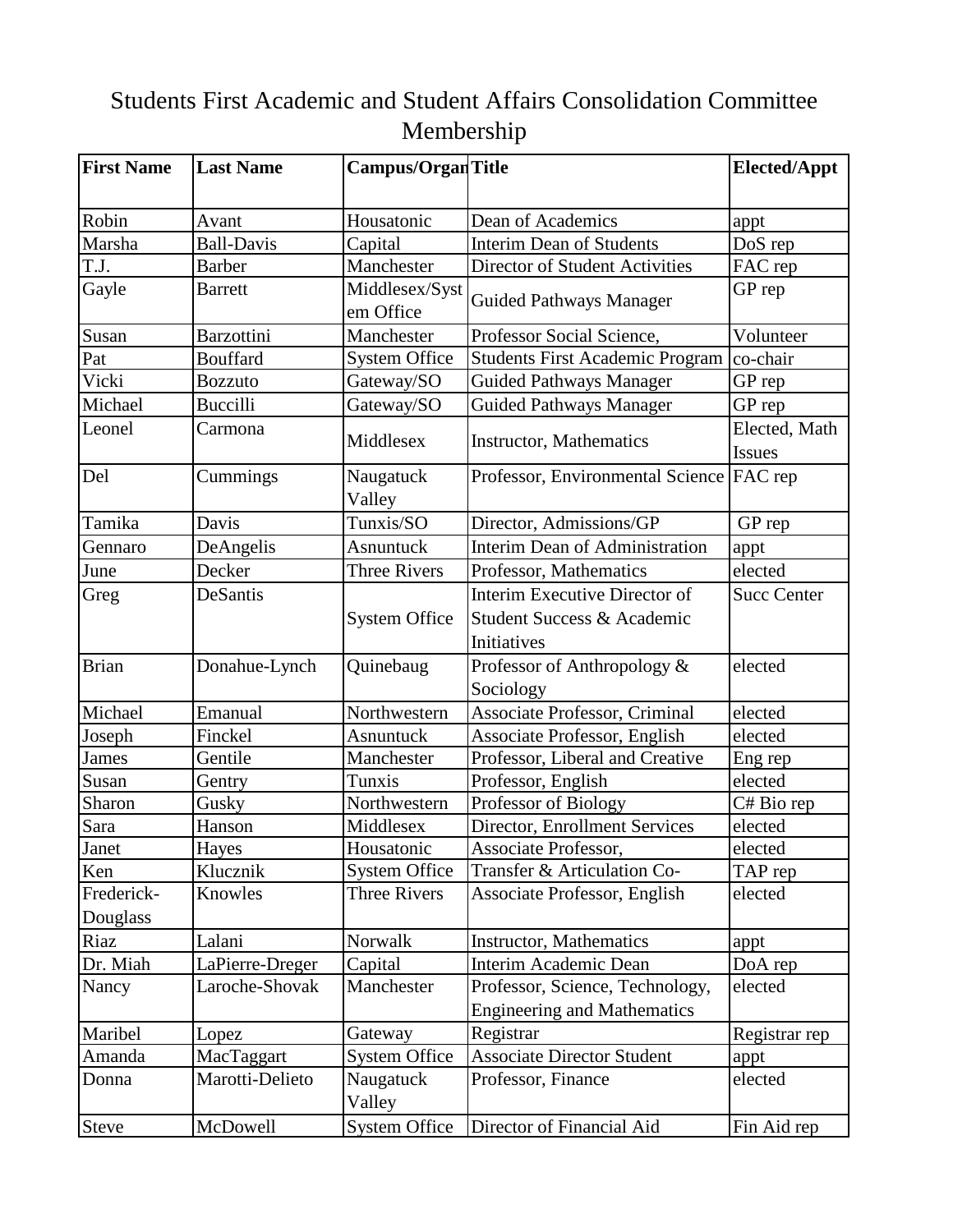| Kim                    | McGinnis         |                      | Dean of Students                                             | appt        |
|------------------------|------------------|----------------------|--------------------------------------------------------------|-------------|
| Nancy                  | Melnicsak        | <b>System Office</b> | Director, Student/Academic                                   | Banner rep  |
| Eric                   | Mosher           | Asnuntuck            | <b>Assistant Professor of Biology</b>                        | elected     |
| <b>James</b>           | Patterson        | Northwestern         | Director of Library Services                                 | Library rep |
| Eileen                 | Peltier          | Asnuntuck            | Dean of Workforce Development                                | CE rep/appt |
|                        |                  |                      | and Continuing Education                                     |             |
| Ronald                 | Picard           | Naugatuck            | <b>Assocaite Dean of Academic</b>                            | Assessement |
|                        |                  | Valley               | <b>Affairs</b>                                               | rep         |
| Eileen                 | Rhodes           | Capital              | Director, Library Services                                   | elected     |
| Francine               | Rosselli-Navarra | Manchester/SO        | <b>Guided Pathways Manager</b>                               | GP rep      |
| Colena                 | Sesanker         | Gateway              | Professor, Social Science                                    | elected     |
| <b>Karyn</b>           | Smith            | Housatonic           | Associate Professor, English                                 | elected     |
| Sheila                 | Solernou         | Gateway              | Nursing/Allied Health Director                               | appt        |
| Kim                    | Sorrentino       | Gateway/SO           | Associate Professor, Sonograpy                               | appt        |
| Michael                | Stefanowicz      | <b>System Office</b> | Interim Assoc. Vice President,<br>Academic & Student Affairs | co-chair    |
| Kristina               | Testa-Buzzee     | Norwalk              | <b>Associate Dean of Continuing</b>                          | CE rep/appt |
| Judy                   | Wallace          | Middlesex            | Coordinator of Radiological                                  | FAC rep     |
| Karen                  | Wosczyna Birch   | <b>COT</b>           | College of Technology<br>Coordinator                         | COT rep     |
| Heidi                  | Zenie            | Three<br>Rivers/SO   | GP rep<br><b>Guided Pathways Manager</b>                     |             |
| vacant - to be elected |                  | <b>Norwalk</b>       |                                                              | elected     |

Updated: 10/10/19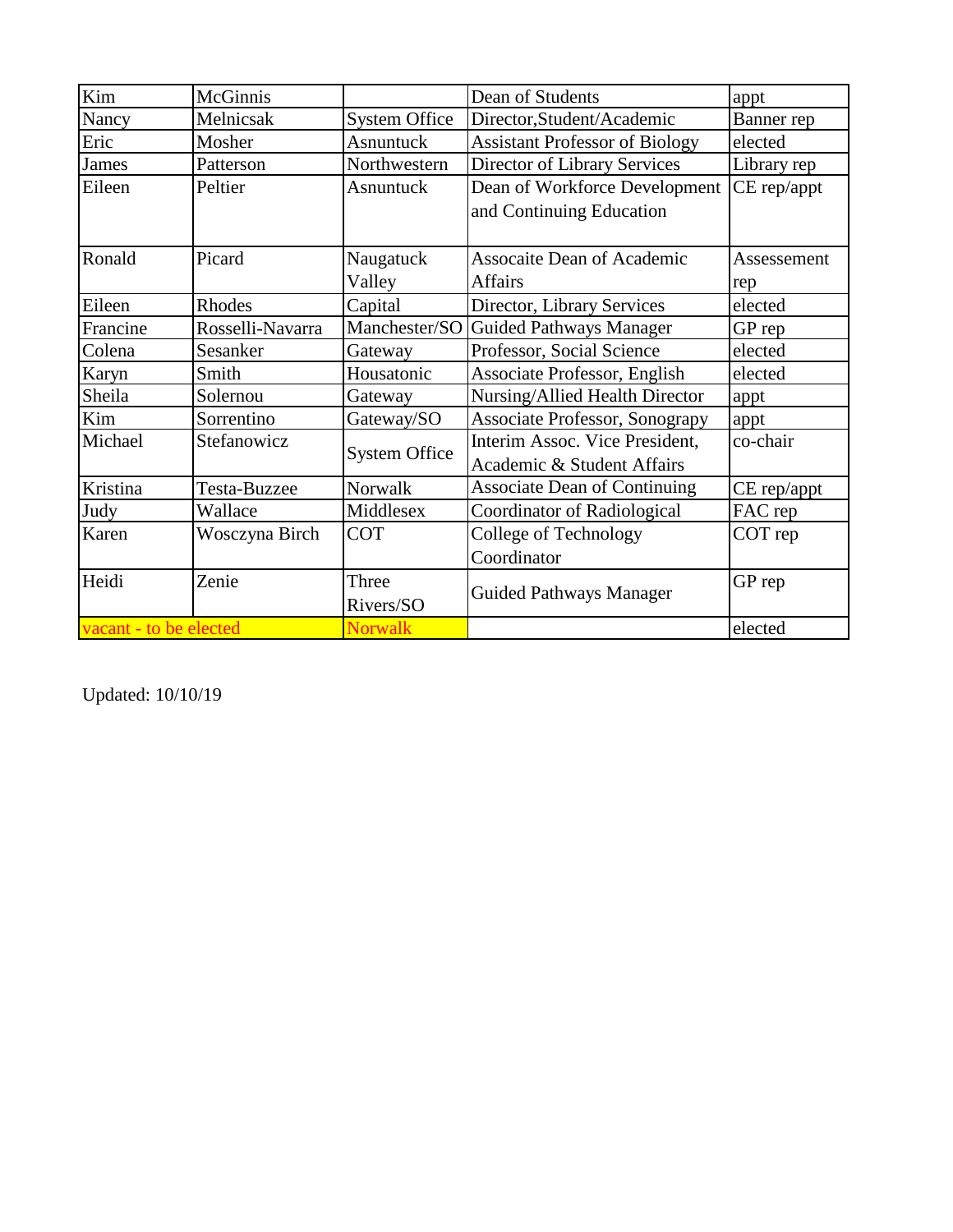## General Education Committee Membership

| <b>First Name</b> | <b>Last Name</b> | Campus                                       | <b>Title</b>                                                       | elected or appointed            |
|-------------------|------------------|----------------------------------------------|--------------------------------------------------------------------|---------------------------------|
| Joseph            | Berenguel        | <b>Asnuntuck Community College</b>           | Assistant Professor, English                                       | Elected                         |
| Patricia          | <b>Bouffard</b>  | System Office                                | Students First Academic Program Director                           | SF ASA CC; Non-Voting           |
| Michael           | <b>Buccilli</b>  | Gateway Community College/System Office      | Director of Student Success, Guided Pathways Manager               | SF ASA CC                       |
| Emily             | Canto            | Middlesex Community College                  | Counselor                                                          | Elected                         |
| John              | Christie         | <b>Capital Community College</b>             | Professor, English                                                 | Elected                         |
| Lauren            | Doninger         | <b>Gateway Community College</b>             | Professor, Social Science                                          | Elected                         |
| Sandra            | Eddy             | Naugatuck Valley Community College           | Chairperson CIS & Business Applications                            | Elected                         |
| Susan             | Gentry           | <b>Tunxis Community College</b>              | Instructor, Development English                                    | Elected                         |
| Kenneth           | Klucznik         | <b>System Office</b>                         | Associate Vice President for Academic Affairs at CSCU              | SF ASA CC                       |
| Maribel           | Lopez            | <b>Gateway Community College</b>             | Registrar                                                          | SF ASA CC                       |
| Catherine         | Milton           | Norwalk Community College                    | Faculty-Advisor Liberal Arts and Sciences                          | Elected                         |
| Jane              | O'Grady          | Northwestern Community College               | Professor, Allied Health Program Coordinator                       | Elected                         |
| Jamilet           | Ortiz            | <b>Housatonic Community College</b>          | Professor of Spanish                                               | Elected                         |
| Erin              | Pagano           | Quinebaug Valley Community College           | <b>Professor of Business</b>                                       | Elected                         |
| Christopher       | Paulin           | <b>Manchester Community College</b>          | Professor, History                                                 | Elected                         |
| Ronald            | Picard           | Naugatuck Valley Community College           | Associate Dean, Academic Affairs                                   | SF ASA CC                       |
|                   |                  |                                              | Professor & Chair, Department of Psychology & Anthropology, Guided |                                 |
| Francine          | Rosselli-Navarra | Manchester Community College/System Office   | Pathways Manager                                                   | SF ASA CC                       |
| Michael           | Stefanowicz      | <b>System Office</b>                         | Interim Assoc. Vice President, Academic & Student Affairs          | Co-Chair, SF ASA CC; Non-Voting |
| Michael           | Stutz            | Three Rivers Community College               | Department Chair, English & Communications                         | Co-Chair, Elected               |
|                   |                  |                                              | Program Coordinator, Exercise Science and Sports & Leisure         |                                 |
| Heidi             | Zenie            | Three Rivers Community College/System Office | Management/ Guided Pathways Manager                                | <b>SF ASA CC</b>                |
|                   |                  |                                              |                                                                    |                                 |
|                   |                  |                                              |                                                                    |                                 |
|                   |                  |                                              |                                                                    |                                 |
|                   |                  |                                              |                                                                    |                                 |
|                   |                  |                                              |                                                                    |                                 |
|                   |                  |                                              |                                                                    |                                 |
|                   |                  |                                              |                                                                    |                                 |
|                   |                  |                                              |                                                                    |                                 |
|                   |                  |                                              |                                                                    |                                 |
|                   |                  |                                              |                                                                    |                                 |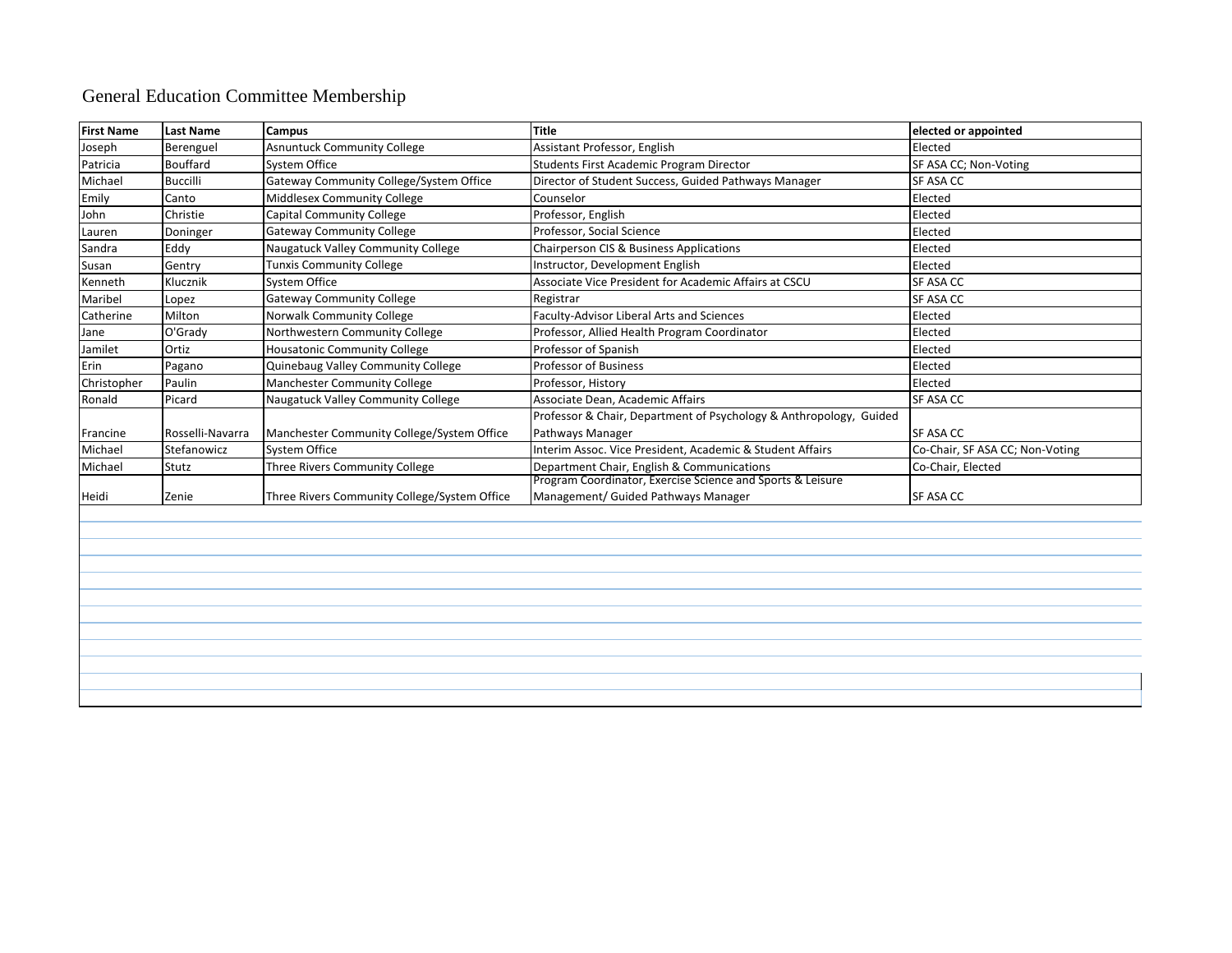## Shared Governance Committee Membership

| <b>First Name</b> | <b>Last Name</b>  | <b>Campus</b>                                  | <b>Title</b>                                                                     | elected/appointed             |
|-------------------|-------------------|------------------------------------------------|----------------------------------------------------------------------------------|-------------------------------|
| Lois              | Aime              | <b>Norwalk Community College</b>               | Director of Educational Technology                                               | elected                       |
|                   |                   |                                                | Guided Pathways Manager/Student                                                  |                               |
| Gayle             | <b>Barrett</b>    | Middlesex Community College/System Office      | Success Center College Liaison                                                   | <b>SF ASA CC</b>              |
| Eleanor           | <b>Bloom</b>      | <b>Housatonic Community College</b>            | Associate Professor, English                                                     | co-chair elected              |
| Patricia          | Bouffard          | <b>System Office</b>                           | committee                                                                        | SF ASA CC/co-chair/non-voting |
| Victoria          | Bozzuto           | <b>Gateway Community College/System Office</b> | <b>Guided Pathways Manager</b>                                                   | SF ASA CC                     |
| Nancy             | Bray              | <b>Manchester Community College</b>            | Associate Professor, Social Science,<br><b>Business and Professional Careers</b> | elected                       |
| Francis           | Coan              | <b>Tunxis Community College</b>                | Professor, History                                                               | elected                       |
| Greg              | <b>DeSantis</b>   | <b>System Office</b>                           | <b>Executive Director Student Success</b><br>Center and Academic Initiatives     | SF ASA CC                     |
| Sharon            | Gusky             | Northwestern Community College                 | Professor, Biology                                                               | elected                       |
| Samantha          | <b>Kusiak</b>     | <b>Gateway Community College</b>               | Learning Disabilities Spec.                                                      | elected                       |
| Riaz              | Lalani            | Norwalk Community College                      | Instructor, Mathematics                                                          | elected                       |
| Monica            | Maldonado         | <b>Gateway Community College</b>               | <b>Student</b>                                                                   | elected                       |
| Eric              | Mosher            | <b>Asnuntuck Community College</b>             | Assistant Professor, Biology                                                     | elected                       |
| Erin              | Pagano            | Quinebaug Valley Community College             | <b>Professor of Business</b>                                                     | elected                       |
| Nicola            | Ricker            | <b>Three Rivers Community College</b>          | <b>Assistant Professor of Science</b>                                            | elected                       |
| Rebecca           | <b>Rist-Brown</b> | Middlesex Community College                    | Coordinator, Criminal Justice &<br><b>Criminology Studies</b>                    | elected                       |
| Colena            | Sesanker          | <b>Gateway Community College</b>               | Professor, Social Science                                                        | elected                       |
| Michael           | Stefanowicz       | <b>System Office</b>                           | committee                                                                        | SF ASA CC non-voting          |
| Kathy             | Taylor            | Naugatuck Valley Community College             | Associate Professor Legal/Business                                               | elected                       |
| Carmen            | Yiamouyiannis     | <b>Capital Community College</b>               | Instructor                                                                       | elected                       |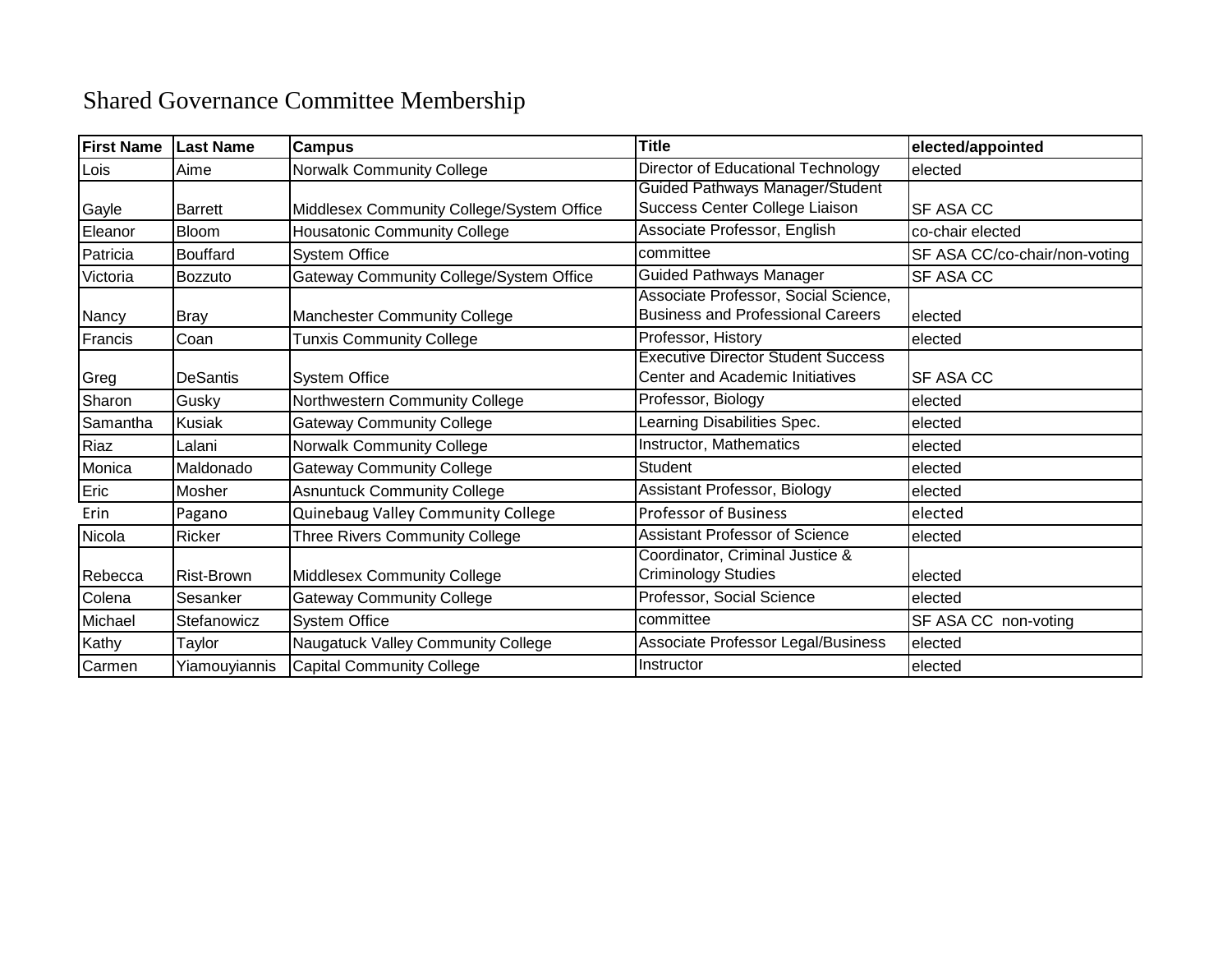## List of Faculty Invited to Participate in Curricula Alignment Process **Campus/**

|                                    | Organization<br><b>Program Name</b>                                           | <b>Full name</b>          | <b>Group Title</b>                                                                |
|------------------------------------|-------------------------------------------------------------------------------|---------------------------|-----------------------------------------------------------------------------------|
| <b>Asnuntuck Community College</b> | Accounting                                                                    | Samuel Irizarry           | Business/Administrative/Finance/Banking/Marketing/Small Business/Entrepreneurship |
| <b>Asnuntuck Community College</b> | <b>Business Administration</b>                                                | Samuel Irizarry           | Business/Administrative/Finance/Banking/Marketing/Small Business/Entrepreneurship |
| <b>Asnuntuck Community College</b> | Communication                                                                 | <b>Adam Rivers</b>        | <b>Communication Studies</b>                                                      |
| <b>Asnuntuck Community College</b> | Communication                                                                 | Robert Brown              | <b>Communication Studies</b>                                                      |
| <b>Asnuntuck Community College</b> | <b>Communication: Broadcasting Option</b>                                     | <b>Adam Rivers</b>        | <b>Communication Studies</b>                                                      |
| <b>Asnuntuck Community College</b> | <b>Communication: Broadcasting Option</b>                                     | Robert Brown              | <b>Communication Studies</b>                                                      |
| <b>Asnuntuck Community College</b> | Communication: Journalism Option                                              | <b>Adam Rivers</b>        | <b>Communication Studies</b>                                                      |
| <b>Asnuntuck Community College</b> | Communication: Journalism Option                                              | Robert Brown              | <b>Communication Studies</b>                                                      |
| <b>Asnuntuck Community College</b> | <b>Criminal Justice</b>                                                       | Kobie Stewart             | <b>Criminology Studies</b>                                                        |
| <b>Asnuntuck Community College</b> | <b>CSCU Pathway Transfer Degree: Art Studies</b>                              | Michael P Demers          | <b>Art Studies</b>                                                                |
| <b>Asnuntuck Community College</b> | <b>CSCU Pathway Transfer Degree: Biochemistry Studies</b>                     | <b>Amely V Cross</b>      | <b>Biochemistry Studies</b>                                                       |
| <b>Asnuntuck Community College</b> | CSCU Pathway Transfer Degree: Biology Studies                                 | <b>Eric Mosher</b>        | <b>Biology Studies</b>                                                            |
| <b>Asnuntuck Community College</b> | CSCU Pathway Transfer Degree: Business Studies                                | <b>Heidi E Fitzgerald</b> | Business/Administrative/Finance/Banking/Marketing/Small Business/Entrepreneurship |
| <b>Asnuntuck Community College</b> | CSCU Pathway Transfer Degree: Business Studies                                | Samuel Irizarry           | Business/Administrative/Finance/Banking/Marketing/Small Business/Entrepreneurship |
| <b>Asnuntuck Community College</b> | CSCU Pathway Transfer Degree: Chemistry Studies                               | <b>Amely Cross</b>        | <b>Chemistry Studies</b>                                                          |
| <b>Asnuntuck Community College</b> | CSCU Pathway Transfer Degree: Communication Studies                           | <b>Adam Rivers</b>        | <b>Communication Studies</b>                                                      |
| <b>Asnuntuck Community College</b> | <b>CSCU Pathway Transfer Degree: Communication Studies</b>                    | Robert Brown              | <b>Communication Studies</b>                                                      |
| <b>Asnuntuck Community College</b> | CSCU Pathway Transfer Degree: Criminology Studies                             | Kobie Stewart             | <b>Criminology Studies</b>                                                        |
| <b>Asnuntuck Community College</b> | CSCU Pathway Transfer Degree: Early Childhood Teaching Creden Carol LaLiberte |                           | <b>Early Childhood Studies</b>                                                    |
| <b>Asnuntuck Community College</b> | CSCU Pathway Transfer Degree: Economics Studies                               | Jim Wilkinson             | <b>Economics Studies</b>                                                          |
| <b>Asnuntuck Community College</b> | CSCU Pathway Transfer Degree: English Studies                                 | Joseph C Finckel          | <b>English Studies</b>                                                            |
| <b>Asnuntuck Community College</b> | CSCU Pathway Transfer Degree: History Studies                                 | Lisa G Van Dermark        | <b>History Studies</b>                                                            |
| <b>Asnuntuck Community College</b> | <b>CSCU Pathway Transfer Degree: Mathematics Studies</b>                      | Arben Zegiraj             | <b>Mathematics Studies</b>                                                        |
| <b>Asnuntuck Community College</b> | CSCU Pathway Transfer Degree: Physics Studies                                 | <b>Amely Cross</b>        | <b>Physics Studies</b>                                                            |
| <b>Asnuntuck Community College</b> | CSCU Pathway Transfer Degree: Political Science Studies                       | Lisa G Van Dermark        | <b>Political Science Studies</b>                                                  |
| <b>Asnuntuck Community College</b> | CSCU Pathway Transfer Degree: Psychology Studies                              | Heather D'Orlando         | <b>Psychology Studies</b>                                                         |
| <b>Asnuntuck Community College</b> | CSCU Pathway Transfer Degree: Social Work Studies                             | Carol LaLiberte           | <b>Social Work Studies</b>                                                        |
| <b>Asnuntuck Community College</b> | CSCU Pathway Transfer Degree: Sociology Studies                               | Laurie Chancey            | <b>Sociology Studies</b>                                                          |
| <b>Asnuntuck Community College</b> | <b>Early Childhood Education</b>                                              | Carol LaLiberte           | <b>Early Childhood Studies</b>                                                    |
| <b>Asnuntuck Community College</b> | <b>General Studies</b>                                                        | John Sheirer              | <b>General Studies</b>                                                            |
| <b>Asnuntuck Community College</b> | <b>Human Services</b>                                                         | Carol LaLiberte           | <b>Social Work Studies</b>                                                        |
| <b>Asnuntuck Community College</b> | <b>Liberal Arts</b>                                                           | Joseph Berenguel          | <b>Liberal Arts</b>                                                               |
| <b>Asnuntuck Community College</b> | <b>Liberal Arts</b>                                                           | <b>Marilynn S Turner</b>  | <b>Liberal Arts</b>                                                               |
| <b>Asnuntuck Community College</b> | Liberal Arts - Fine Arts                                                      | Joseph Berenguel          | <b>Art Studies</b>                                                                |
| <b>Asnuntuck Community College</b> | Liberal Arts - Fine Arts                                                      | Joseph Berenguel          | <b>Liberal Arts</b>                                                               |
| <b>Asnuntuck Community College</b> | Liberal Arts - Fine Arts                                                      | Marilynn S Turner         | <b>Art Studies</b>                                                                |
| <b>Asnuntuck Community College</b> | Liberal Arts - Fine Arts                                                      | Marilynn S Turner         | <b>Liberal Arts</b>                                                               |
|                                    |                                                                               | Michele Howard-Swan       |                                                                                   |
| <b>Asnuntuck Community College</b> | Massage Therapy<br><b>Registered Medical Assistant</b>                        |                           | Allied Health Unique Programs                                                     |
| <b>Asnuntuck Community College</b> |                                                                               | Michele L Howard-Swan     | Medical Assisting/Registered Medical Assistant                                    |
| <b>Asnuntuck Community College</b> | <b>Technology Studies</b>                                                     | Mary Bidwell              | <b>Technology Studies</b>                                                         |
| <b>Asnuntuck Community College</b> | Technology Studies (Welding Technology Options)                               | Mary Bidwell              | <b>Technology Studies</b>                                                         |
| <b>Asnuntuck Community College</b> | Technology Studies: Engineering Technology Option                             | Mary Bidwell              | <b>Technology Studies</b>                                                         |
| <b>Asnuntuck Community College</b> | Technology Studies: Lean Manufacturing and Supply Chain Manag Mary Bidwell    |                           | <b>Technology Studies</b>                                                         |
| <b>Asnuntuck Community College</b> | Technology Studies: Machine Technology Option                                 | Mary Bidwell              | <b>Technology Studies</b>                                                         |
| <b>Asnuntuck Community College</b> | Technology Studies: Manufacturing Electro-Mechanical Maintena Mary Bidwell    |                           | <b>Technology Studies</b>                                                         |
| <b>Asnuntuck Community College</b> | Technology Studies: Manufacturing Electronics Technology Option Mary Bidwell  |                           | <b>Technology Studies</b>                                                         |
| <b>Asnuntuck Community College</b> | Technology Studies: Technology and Engineering Education Optio Mary Bidwell   |                           | <b>Technology Studies</b>                                                         |
| <b>Asnuntuck Communtiy College</b> | CSCU Pathway Transfer Degree: Spanish Studies                                 | Elle Van Dermark          | Foreign Language Studies                                                          |
| <b>Capital Community College</b>   | Accounting                                                                    | <b>Gerald Murphy</b>      | Business/Administrative/Finance/Banking/Marketing/Small Business/Entrepreneurship |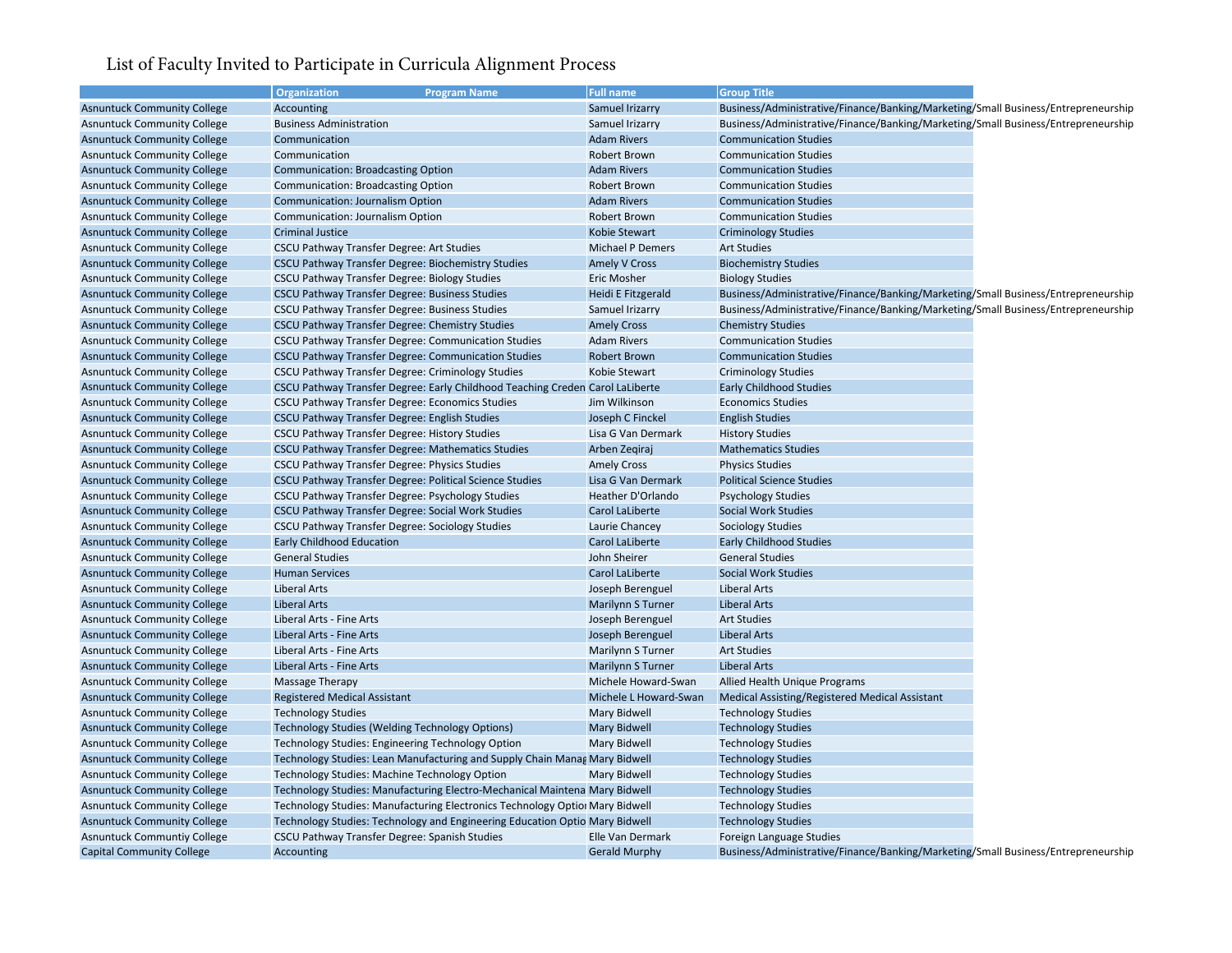| <b>Capital Community College</b>                           | Architectural Engineering Technology                                                                  | Ira Hessmer             | Architectural Engineering Technology                                              |  |
|------------------------------------------------------------|-------------------------------------------------------------------------------------------------------|-------------------------|-----------------------------------------------------------------------------------|--|
| <b>Capital Community College</b>                           | <b>Communication Media</b>                                                                            | Jennifer Thomassen      | Graphic Design/Digital Arts/Multimedia/Web Design                                 |  |
| <b>Capital Community College</b>                           | <b>Computer &amp; Information Systems</b>                                                             | Michael Ligon           | Business, Management, and Computer Information Systems                            |  |
| <b>Capital Community College</b>                           | Computer & Information Systems                                                                        | Seth Freeman            | Business, Management, and Computer Information Systems                            |  |
| <b>Capital Community College</b>                           | Computer & Information Systems: Mobile Application Developer (Michael Ligon                           |                         | Business, Management, and Computer Information Systems                            |  |
| <b>Capital Community College</b>                           | Computer and Information Systems: Web Publishing                                                      | <b>Michael Ligon</b>    | Business, Management, and Computer Information Systems                            |  |
| <b>Capital Community College</b>                           | Computer and Information Systems: Web Publishing Option                                               | Michael Ligon           | Business, Management, and Computer Information Systems                            |  |
| <b>Capital Community College</b>                           | <b>Computer Networking</b>                                                                            | Saaid Elhadad           | Business, Management, and Computer Information Systems                            |  |
| <b>Capital Community College</b>                           | Computer Networking: Cyber Security Option                                                            | Saaid Elhadad           | Business, Management, and Computer Information Systems                            |  |
| <b>Capital Community College</b>                           | <b>Computer Support Specialist</b>                                                                    | <b>Michael Ligon</b>    | Business, Management, and Computer Information Systems                            |  |
| <b>Capital Community College</b>                           | Computer Support Specialist: Hardward Support Option                                                  | Michael Ligon           | Business, Management, and Computer Information Systems                            |  |
| <b>Capital Community College</b>                           | <b>Construction Management</b>                                                                        | Basia Dellaripa         | <b>Construction Management/Technology</b>                                         |  |
| <b>Capital Community College</b>                           | <b>Criminal Justice</b>                                                                               | Arthur Kureczka         | <b>Criminology Studies</b>                                                        |  |
| <b>Capital Community College</b>                           | <b>CSCU Pathway Transfer Degree: Art Studies</b>                                                      | Pedro Valentin          | <b>Art Studies</b>                                                                |  |
| <b>Capital Community College</b>                           | CSCU Pathway Transfer Degree: Biochemistry Studies                                                    | Cleo E Rolle            | <b>Biochemistry Studies</b>                                                       |  |
| <b>Capital Community College</b>                           | <b>CSCU Pathway Transfer Degree: Biology Studies</b>                                                  | Cleo Rolle              | <b>Biology Studies</b>                                                            |  |
| <b>Capital Community College</b>                           | CSCU Pathway Transfer Degree: Business Studies                                                        | <b>Gerald Murphy</b>    | Business/Administrative/Finance/Banking/Marketing/Small Business/Entrepreneurship |  |
| <b>Capital Community College</b>                           | CSCU Pathway Transfer Degree: Chemistry Studies                                                       | Guillermo Muhlmann      | <b>Chemistry Studies</b>                                                          |  |
| <b>Capital Community College</b>                           | CSCU Pathway Transfer Degree: Communication Studies                                                   | Jennifer L Thomassen    | <b>Communication Studies</b>                                                      |  |
| <b>Capital Community College</b>                           | CSCU Pathway Transfer Degree: Computer Science Studies                                                | Seth Freeman            | <b>Computer Science Studies</b>                                                   |  |
| <b>Capital Community College</b>                           | CSCU Pathway Transfer Degree: Criminology Studies                                                     | Arthur Kureczka         | <b>Criminology Studies</b>                                                        |  |
| <b>Capital Community College</b>                           | CSCU Pathway Transfer Degree: Early Childhood Teaching Creden Marsha Bryant                           |                         | <b>Early Childhood Studies</b>                                                    |  |
| <b>Capital Community College</b>                           | CSCU Pathway Transfer Degree: English Studies                                                         | John S Christie         | <b>English Studies</b>                                                            |  |
| <b>Capital Community College</b>                           | <b>CSCU Pathway Transfer Degree: History Studies</b>                                                  | Marcus G Lawson         | <b>History Studies</b>                                                            |  |
| <b>Capital Community College</b>                           | CSCU Pathway Transfer Degree: Mathematics Studies                                                     | Andre' Freeman          | <b>Mathematics Studies</b>                                                        |  |
| <b>Capital Community College</b>                           | <b>CSCU Pathway Transfer Degree: Physics Studies</b>                                                  | Andre Freeman           | <b>Physics Studies</b>                                                            |  |
| <b>Capital Community College</b>                           | CSCU Pathway Transfer Degree: Political Science Studies                                               | Hamish F Lutris         | <b>Political Science Studies</b>                                                  |  |
| <b>Capital Community College</b>                           | CSCU Pathway Transfer Degree: Psychology Studies                                                      | <b>Lilliam Martinez</b> | <b>Psychology Studies</b>                                                         |  |
| <b>Capital Community College</b>                           | CSCU Pathway Transfer Degree: Social Work Studies                                                     | Josiah Ricardo          | Social Work Studies                                                               |  |
| <b>Capital Community College</b>                           | <b>CSCU Pathway Transfer Degree: Sociology Studies</b>                                                | Michelle White          | <b>Sociology Studies</b>                                                          |  |
| <b>Capital Community College</b>                           | <b>Early Childhood Education</b>                                                                      | Marsha Bryant           | <b>Early Childhood Studies</b>                                                    |  |
| <b>Capital Community College</b>                           | <b>General Studies</b>                                                                                | Josiah Ricardo          | <b>General Studies</b>                                                            |  |
| <b>Capital Community College</b>                           | Liberal Arts & Sciences                                                                               | John S Christie         | <b>Liberal Arts</b>                                                               |  |
| <b>Capital Community College</b>                           | Management                                                                                            | Nancy La Guardia        | Business/Administrative/Finance/Banking/Marketing/Small Business/Entrepreneurship |  |
| <b>Capital Community College</b>                           | Management: Entrepreneurship Option                                                                   | Nancy La Guardia        | Business/Administrative/Finance/Banking/Marketing/Small Business/Entrepreneurship |  |
| <b>Capital Community College</b>                           | <b>Medical Assistant</b>                                                                              | Devi Mathur             | Medical Assisting/Registered Medical Assistant                                    |  |
| <b>Capital Community College</b>                           | <b>Music Industry</b>                                                                                 | Joshua R Hummel         | <b>Music</b>                                                                      |  |
| <b>Capital Community College</b>                           | <b>Paramedic Studies</b>                                                                              | <b>Daniel Tauber</b>    | <b>Paramedic Studies</b>                                                          |  |
| <b>Capital Community College</b>                           | Paramedic Studies: Emergency Medical Services Instructor Option Daniel Tauber                         |                         | <b>Paramedic Studies</b>                                                          |  |
| <b>Capital Community College</b>                           | Paramedic Studies: Emergency Medical Services Response Option Daniel Tauber                           |                         | Paramedic Studies                                                                 |  |
| <b>Capital Community College</b>                           | Radiologic Technology                                                                                 | Paul Creech             | Radiology/Radiography                                                             |  |
| <b>Capital Community College</b>                           | <b>Social Service</b>                                                                                 | Josiah Ricardo          | <b>Social Work Studies</b>                                                        |  |
| <b>Capital Community College</b>                           | Social Service: Mental Health                                                                         | Josiah Ricardo          | Social Work Studies                                                               |  |
| <b>Capital Community College</b>                           | Social Services Family and Child Studies                                                              | Josiah Ricardo          | <b>Social Work Studies</b>                                                        |  |
| <b>Capital Community College</b>                           | <b>TAP Theater Studies</b>                                                                            | Kevin L Lamkins         | <b>Theatre Studies</b>                                                            |  |
| <b>Capital Community College</b>                           | <b>Theater Arts</b>                                                                                   | <b>Kevin L Lamkins</b>  | <b>Theatre Studies</b>                                                            |  |
| <b>Capital Community College</b>                           | Biotechnology                                                                                         | Cleo Rolle              | <b>Engineering Technology</b>                                                     |  |
| <b>Capital Community College</b>                           | <b>CSCU Pathway Transfer Degree: Spanish Studies</b>                                                  | <b>Carl Guerriere</b>   | Foreign Language Studies                                                          |  |
| Capital Community College/College of Ti Technology Studies |                                                                                                       | Karen Wosczyna-Birch    | <b>Technology Studies</b>                                                         |  |
|                                                            | Capital Community College/College of T <sub>1</sub> Technology Studies: Engineering Technology Option | Karen Wosczyna-Birch    | <b>Technology Studies</b>                                                         |  |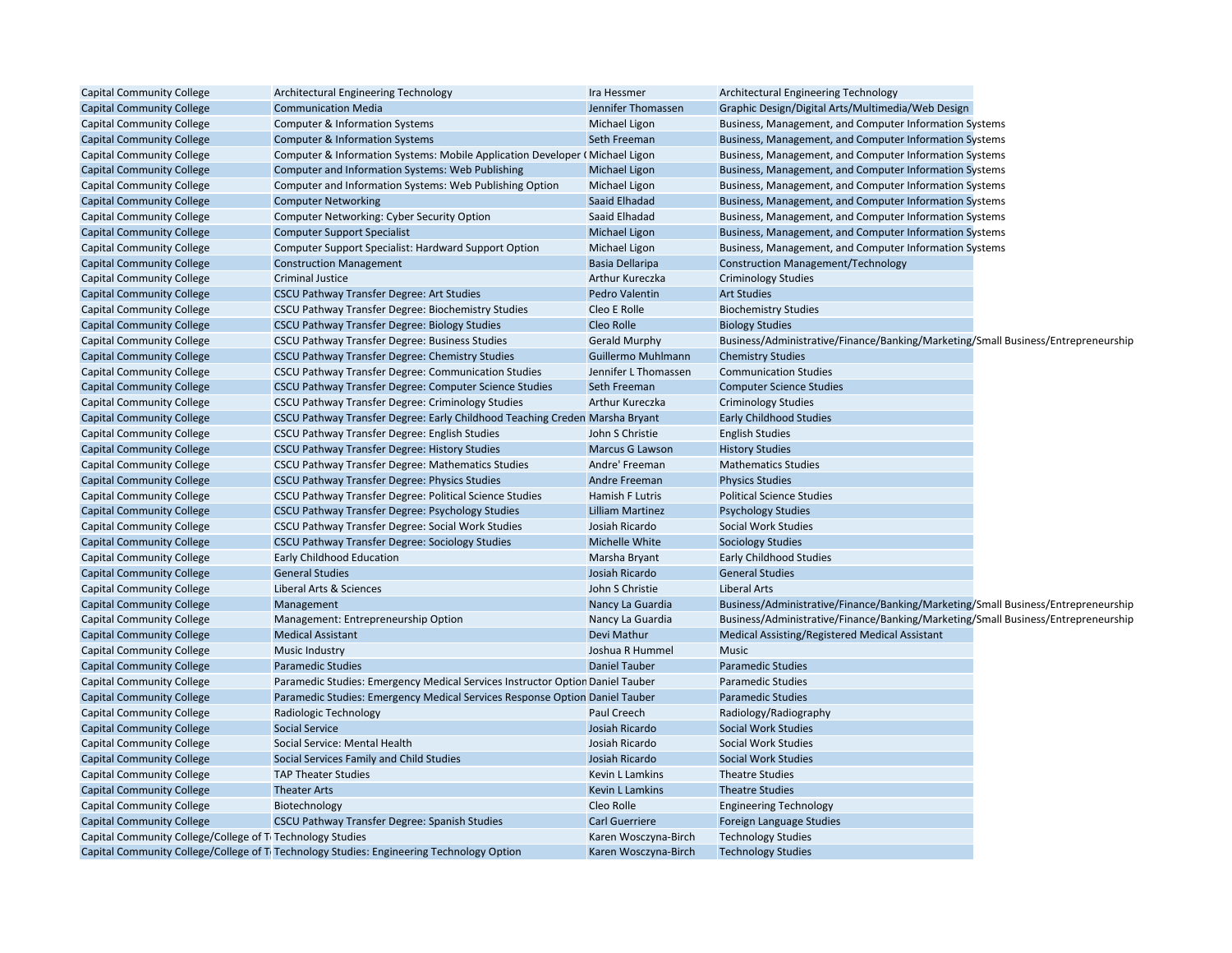| CCSU                             |                                                                                                                 | Peter LeMaire          | <b>Physics Studies</b>                                                            |  |
|----------------------------------|-----------------------------------------------------------------------------------------------------------------|------------------------|-----------------------------------------------------------------------------------|--|
| <b>Charter Oak State College</b> | Manufacturing                                                                                                   | <b>Adam Gentry</b>     | <b>Technology Studies</b>                                                         |  |
| <b>Gateway Community College</b> | Automotive Technology: Comprehensive Automotive Repair and S Dan Fuller                                         |                        | <b>Automotive Technology</b>                                                      |  |
| <b>Gateway Community College</b> | Automotive Technology: Comprehensive Automotive Repair and SEd Barlage                                          |                        | <b>Automotive Technology</b>                                                      |  |
| <b>Gateway Community College</b> | Automotive Technology: Comprehensive Automotive Repair and S Scott McFarland                                    |                        | <b>Automotive Technology</b>                                                      |  |
| <b>Gateway Community College</b> | Automotive Technology: General Motors - Automotive Service Edi Dan Fuller                                       |                        | <b>Automotive Technology</b>                                                      |  |
| <b>Gateway Community College</b> | Automotive Technology: General Motors - Automotive Service Edi Ed Barlage                                       |                        | <b>Automotive Technology</b>                                                      |  |
| <b>Gateway Community College</b> | Automotive Technology: General Motors - Automotive Service Edi Scott McFarland                                  |                        | <b>Automotive Technology</b>                                                      |  |
| <b>Gateway Community College</b> | Automotive Technology: Honda PACT                                                                               | Dan Fuller             | <b>Automotive Technology</b>                                                      |  |
| <b>Gateway Community College</b> | Automotive Technology: Honda PACT                                                                               | Ed Barlage             | <b>Automotive Technology</b>                                                      |  |
| <b>Gateway Community College</b> | Automotive Technology: Honda PACT                                                                               | <b>Scott McFarland</b> | <b>Automotive Technology</b>                                                      |  |
| <b>Gateway Community College</b> | <b>Aviation Maintenance Technology</b>                                                                          | Eric Flynn             | <b>Aviation Science/Maintenance Technology</b>                                    |  |
| <b>Gateway Community College</b> | <b>Biomedical Engineering Technology</b>                                                                        | <b>Eric Flynn</b>      | <b>Engineering Technology</b>                                                     |  |
| <b>Gateway Community College</b> | <b>Business Administration</b>                                                                                  | <b>Sheri Valentin</b>  | Business/Administrative/Finance/Banking/Marketing/Small Business/Entrepreneurship |  |
| <b>Gateway Community College</b> | <b>Business Administration: Accounting Option</b>                                                               | Sheri Valentin         | Business/Administrative/Finance/Banking/Marketing/Small Business/Entrepreneurship |  |
| <b>Gateway Community College</b> | <b>Business Administration: Management Option</b>                                                               | Sheri Valentin         | Business/Administrative/Finance/Banking/Marketing/Small Business/Entrepreneurship |  |
| <b>Gateway Community College</b> | <b>Business Administration: Marketing Option</b>                                                                | Sheri Valentin         | Business/Administrative/Finance/Banking/Marketing/Small Business/Entrepreneurship |  |
| <b>Gateway Community College</b> | <b>Business Office Technology: Administrative Assistant Option</b>                                              | Sandy Kraus            | <b>Business Office Technology (Medical, Legal)</b>                                |  |
| <b>Gateway Community College</b> | Business Office Technology: Electronic Health Records and Coding Sandy Kraus                                    |                        | Business Office Technology (Medical, Legal)                                       |  |
| <b>Gateway Community College</b> | Business Office Technology: Legal Administrative Assistant Option Sandy Kraus                                   |                        | <b>Business Office Technology (Medical, Legal)</b>                                |  |
| <b>Gateway Community College</b> | Business Office Technology: Medical Administrative Assistant Opt Sandy Kraus                                    |                        | Business Office Technology (Medical, Legal)                                       |  |
| <b>Gateway Community College</b> | <b>Business Office Technology: Paralegal Option</b>                                                             | <b>Sandy Kraus</b>     | Business Office Technology (Medical, Legal)                                       |  |
| <b>Gateway Community College</b> |                                                                                                                 | <b>Eric Flynn</b>      |                                                                                   |  |
|                                  | <b>Computer Engineering Technology</b>                                                                          |                        | <b>Engineering Technology</b>                                                     |  |
| <b>Gateway Community College</b> | <b>Computer Science</b>                                                                                         | <b>Stacy Walker</b>    | <b>Computer Science Studies</b>                                                   |  |
| <b>Gateway Community College</b> | <b>Computer Science: Data Security Specialist</b>                                                               | <b>Stacy Walker</b>    | <b>Computer Science Studies</b>                                                   |  |
| <b>Gateway Community College</b> | <b>Computer Science: Mobile Application Development</b>                                                         | <b>Stacy Walker</b>    | <b>Computer Science Studies</b>                                                   |  |
| <b>Gateway Community College</b> | Computer Science: Mobile Application Development Option                                                         | <b>Stacy Walker</b>    | <b>Other Unique Programs</b>                                                      |  |
| <b>Gateway Community College</b> | <b>Computer Science: Networking</b>                                                                             | <b>Stacy Walker</b>    | <b>Computer Science Studies</b>                                                   |  |
| <b>Gateway Community College</b> | CSCU Pathway Transfer Degree: Art Studies                                                                       | Nicholas F Halko       | <b>Art Studies</b>                                                                |  |
| <b>Gateway Community College</b> | CSCU Pathway Transfer Degree: Biochemistry Studies                                                              | Megan A. DeLivron      | <b>Biochemistry Studies</b>                                                       |  |
| <b>Gateway Community College</b> | CSCU Pathway Transfer Degree: Biology Studies                                                                   | <b>Megan DeLivron</b>  | <b>Biology Studies</b>                                                            |  |
| <b>Gateway Community College</b> | CSCU Pathway Transfer Degree: Business Studies                                                                  | <b>Sheri Valentin</b>  | Business/Administrative/Finance/Banking/Marketing/Small Business/Entrepreneurship |  |
| <b>Gateway Community College</b> | CSCU Pathway Transfer Degree: Chemistry Studies                                                                 | Mark Lynch             | <b>Chemistry Studies</b>                                                          |  |
| <b>Gateway Community College</b> | CSCU Pathway Transfer Degree: Communication Studies                                                             | Germaine C. Frosolone  | <b>Communication Studies</b>                                                      |  |
| <b>Gateway Community College</b> | CSCU Pathway Transfer Degree: Computer Science Studies                                                          | <b>Stacy Walker</b>    | <b>Computer Science Studies</b>                                                   |  |
| <b>Gateway Community College</b> | CSCU Pathway Transfer Degree: Criminology Studies                                                               | Krisrtina Veselak      | <b>Criminology Studies</b>                                                        |  |
| <b>Gateway Community College</b> | CSCU Pathway Transfer Degree: Criminology Studies                                                               | Lauren Doninger        | <b>Criminology Studies</b>                                                        |  |
| <b>Gateway Community College</b> | CSCU Pathway Transfer Degree: Early Childhood Teaching Creden Carmelita L Valencia-Daye Early Childhood Studies |                        |                                                                                   |  |
| <b>Gateway Community College</b> | CSCU Pathway Transfer Degree: Early Childhood Teaching Creden Jessica S McLawhon                                |                        | <b>Early Childhood Studies</b>                                                    |  |
| <b>Gateway Community College</b> | CSCU Pathway Transfer Degree: Early Childhood Teaching Creden Susan E Logston                                   |                        | <b>Early Childhood Studies</b>                                                    |  |
| <b>Gateway Community College</b> | CSCU Pathway Transfer Degree: Economics Studies                                                                 | Lorraine Li            | <b>Economics Studies</b>                                                          |  |
| <b>Gateway Community College</b> | CSCU Pathway Transfer Degree: Exercise Science Studies                                                          | <b>TBD</b>             | <b>Exercise Science Studies</b>                                                   |  |
| <b>Gateway Community College</b> | CSCU Pathway Transfer Degree: French Studies                                                                    | Victoria Morse         | Foreign Language Studies                                                          |  |
| <b>Gateway Community College</b> | <b>CSCU Pathway Transfer Degree: German Studies</b>                                                             | Victoria Morse         | Foreign Language Studies                                                          |  |
| <b>Gateway Community College</b> | CSCU Pathway Transfer Degree: History Studies                                                                   | Joseph P Maynard       | <b>History Studies</b>                                                            |  |
| <b>Gateway Community College</b> | CSCU Pathway Transfer Degree: Italian Studies                                                                   | Victoria Morse         | Foreign Language Studies                                                          |  |
| <b>Gateway Community College</b> | CSCU Pathway Transfer Degree: Mathematics Studies                                                               | <b>Susan Spencer</b>   | <b>Mathematics Studies</b>                                                        |  |
| <b>Gateway Community College</b> | CSCU Pathway Transfer Degree: Physics Studies                                                                   | Michael Loteczka       | <b>Physics Studies</b>                                                            |  |
| <b>Gateway Community College</b> | CSCU Pathway Transfer Degree: Physics Studies                                                                   | <b>Robert Tremblay</b> | <b>Physics Studies</b>                                                            |  |
| <b>Gateway Community College</b> | CSCU Pathway Transfer Degree: Political Science Studies                                                         | Joseph P Maynard       | <b>Political Science Studies</b>                                                  |  |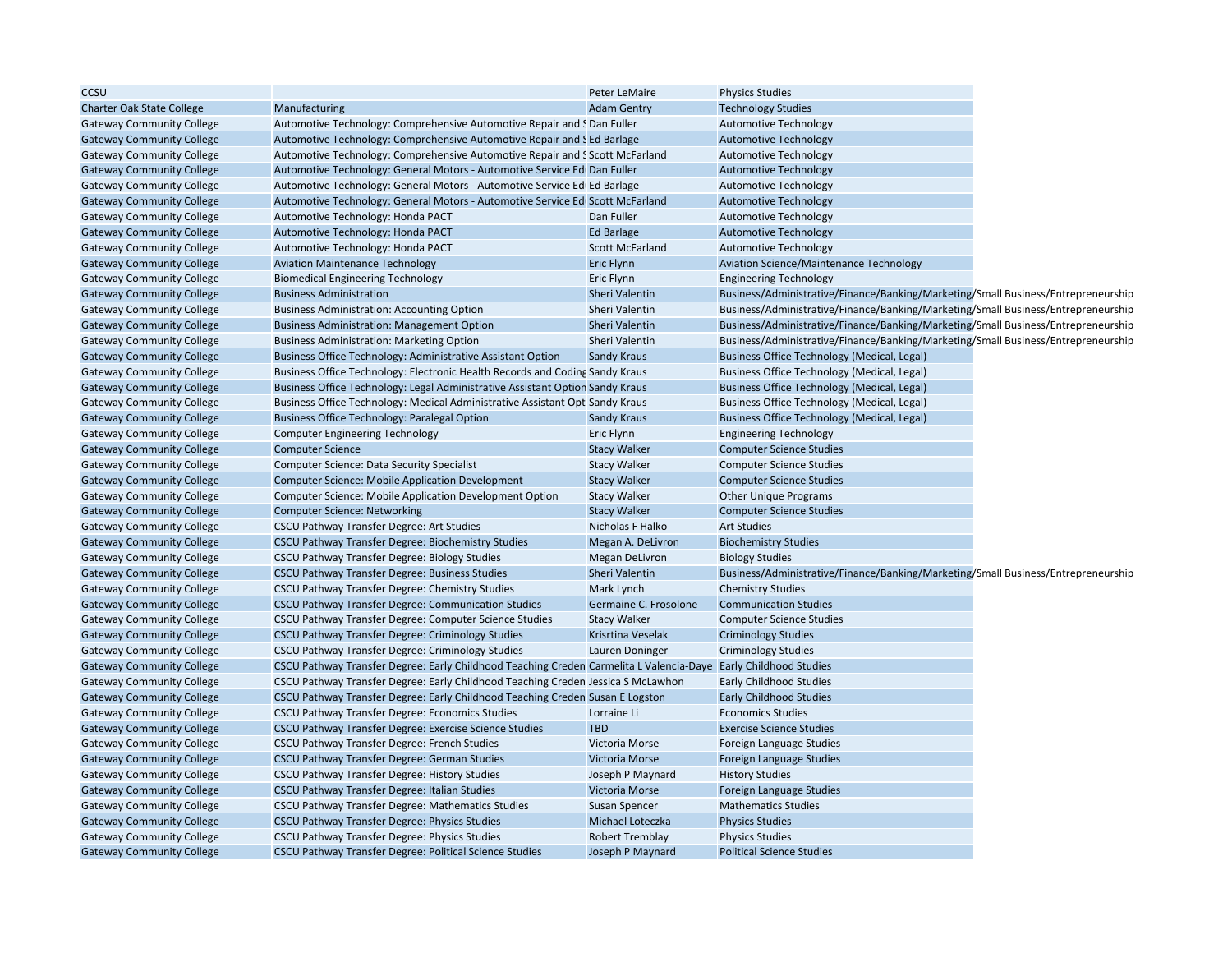| <b>Gateway Community College</b>    | CSCU Pathway Transfer Degree: Psychology Studies                          | Teresa M Russo                                    | <b>Psychology Studies</b>                                                                                     |  |
|-------------------------------------|---------------------------------------------------------------------------|---------------------------------------------------|---------------------------------------------------------------------------------------------------------------|--|
| <b>Gateway Community College</b>    | CSCU Pathway Transfer Degree: Social Work Studies                         | Kim M Shea                                        | <b>Social Work Studies</b>                                                                                    |  |
| <b>Gateway Community College</b>    | CSCU Pathway Transfer Degree: Sociology Studies                           | Kristina M Veselak                                | <b>Sociology Studies</b>                                                                                      |  |
| <b>Gateway Community College</b>    | CSCU Pathway Transfer Degree: Spanish Studies                             | <b>Victoria Morse</b>                             | Foreign Language Studies                                                                                      |  |
| <b>Gateway Community College</b>    | <b>Culinary Arts</b>                                                      | <b>Christopher Gentile</b>                        | Culinary Arts/Food Service Management/Hotel Motel Tourism/Hospitality                                         |  |
| <b>Gateway Community College</b>    | <b>Culinary Arts</b>                                                      | Sheila Solernou                                   | Culinary Arts/Food Service Management/Hotel Motel Tourism/Hospitality                                         |  |
| <b>Gateway Community College</b>    | Diagnostic Imaging and Therapy: Diagnostic Medical Sonography Cara Case   |                                                   | Allied Health Unique Programs                                                                                 |  |
| <b>Gateway Community College</b>    | Diagnostic Imaging and Therapy: Nuclear Medicine Technology               | Annmarie Jones                                    | Allied Health Unique Programs                                                                                 |  |
| <b>Gateway Community College</b>    | Diagnostic Imaging and Therapy: Radiation Therapy                         | Gina Finn                                         | <b>Radiation Therapy</b>                                                                                      |  |
| <b>Gateway Community College</b>    | Diagnostic Imaging and Therapy: Radiography                               | <b>Julie Austin</b>                               | Radiology/Radiography                                                                                         |  |
| <b>Gateway Community College</b>    | Drug & Alcohol Recovery Counselor                                         | Cheryl Shannon                                    | <b>DARC</b>                                                                                                   |  |
| <b>Gateway Community College</b>    | <b>Early Childhood Education</b>                                          | Carmelita L Valencia-Daye Early Childhood Studies |                                                                                                               |  |
| <b>Gateway Community College</b>    | Early Childhood Education                                                 | Jessica S McLawhon                                | <b>Early Childhood Studies</b>                                                                                |  |
| <b>Gateway Community College</b>    | <b>Early Childhood Education</b>                                          | Susan E Logston                                   | <b>Early Childhood Studies</b>                                                                                |  |
| <b>Gateway Community College</b>    | Early Childhood Special Education                                         | Carmelita L Valencia-Daye Early Childhood Studies |                                                                                                               |  |
| <b>Gateway Community College</b>    | <b>Early Childhood Special Education</b>                                  | Jessica S McLawhon                                | <b>Early Childhood Studies</b>                                                                                |  |
| <b>Gateway Community College</b>    | Early Childhood Special Education                                         | Susan E Logston                                   | <b>Early Childhood Studies</b>                                                                                |  |
| <b>Gateway Community College</b>    | <b>Electrical Engineering Technology</b>                                  | Eric Flynn                                        | <b>Engineering Technology</b>                                                                                 |  |
| <b>Gateway Community College</b>    | <b>Engineering Science</b>                                                | <b>Susan Spencer</b>                              | <b>Engineering Technology</b>                                                                                 |  |
| <b>Gateway Community College</b>    | <b>Entrepreneurial Studies</b>                                            | Rose Luglio                                       | Business/Administrative/Finance/Banking/Marketing/Small Business/Entrepreneurship                             |  |
| <b>Gateway Community College</b>    | <b>Environmental Science and Toxicology</b>                               | Rocky Tremblay                                    | <b>Environmental Science</b>                                                                                  |  |
| <b>Gateway Community College</b>    | <b>Exercise Science and Wellness</b>                                      |                                                   | <b>Exercise Science Studies</b>                                                                               |  |
| <b>Gateway Community College</b>    | Fire Technology and Administration                                        | Eric Flynn                                        | Fire Technology/Administration                                                                                |  |
| <b>Gateway Community College</b>    | <b>General Studies</b>                                                    | <b>Catherine Babbitt</b>                          | <b>General Studies</b>                                                                                        |  |
| <b>Gateway Community College</b>    |                                                                           | Sheila Solernou                                   |                                                                                                               |  |
|                                     | <b>Health Information Management</b>                                      | Sheri Valentin                                    | <b>Health Information Management</b><br>Culinary Arts/Food Service Management/Hotel Motel Tourism/Hospitality |  |
| <b>Gateway Community College</b>    | <b>Hotel Management</b>                                                   |                                                   |                                                                                                               |  |
| <b>Gateway Community College</b>    | <b>Hotel Management</b>                                                   | <b>Stephen Fries</b>                              | Culinary Arts/Food Service Management/Hotel Motel Tourism/Hospitality                                         |  |
| <b>Gateway Community College</b>    | <b>Human Services</b>                                                     | Kim M Shea                                        | <b>Social Work Studies</b>                                                                                    |  |
| <b>Gateway Community College</b>    | Human Services: Career Option                                             | Kim M Shea                                        | <b>Social Work Studies</b>                                                                                    |  |
| <b>Gateway Community College</b>    | <b>Human Services: Gerontology</b>                                        | Kim M Shea                                        | <b>Social Work Studies</b>                                                                                    |  |
| <b>Gateway Community College</b>    | <b>Liberal Arts and Sciences</b>                                          | Lauren Doninger                                   | <b>Liberal Arts</b>                                                                                           |  |
| <b>Gateway Community College</b>    | <b>Manufacturing Engineering Technology</b>                               | Eric Flynn                                        | <b>Engineering Technology</b>                                                                                 |  |
| <b>Gateway Community College</b>    | Mechanical Engineering Technology                                         | <b>Eric Flynn</b>                                 | <b>Engineering Technology</b>                                                                                 |  |
| <b>Gateway Community College</b>    | <b>Natural Sciences &amp; Mathematics</b>                                 | Mark Bruno                                        | <b>Other Unique Programs</b>                                                                                  |  |
| <b>Gateway Community College</b>    | <b>Nutrition and Dietetics</b>                                            | Marcia Doran                                      | Allied Health Unique Programs                                                                                 |  |
| <b>Gateway Community College</b>    | Pre-Dental Hygiene Transfer: Liberal Arts & Sciences                      | Sheila Solernou                                   | <b>Allied Health Unique Programs</b>                                                                          |  |
| <b>Gateway Community College</b>    | <b>Public Utility Management</b>                                          | Wesley Winterbottom                               | <b>Other Unique Programs</b>                                                                                  |  |
| <b>Gateway Community College</b>    | <b>Railroad Engineering Technology</b>                                    | <b>Eric Flynn</b>                                 | <b>Engineering Technology</b>                                                                                 |  |
| <b>Gateway Community College</b>    | Railroad Engineering Technology: Signaling and Communications (Eric Flynn |                                                   | <b>Engineering Technology</b>                                                                                 |  |
| <b>Gateway Community College</b>    | <b>Restaurant and Food Service Management</b>                             | <b>Stephen Fries</b>                              | Culinary Arts/Food Service Management/Hotel Motel Tourism/Hospitality                                         |  |
| <b>Gateway Community College</b>    | Studio Art                                                                | Nicholas F Halko                                  | <b>Art Studies</b>                                                                                            |  |
| <b>Gateway Community College</b>    | Studio Art - Graphic Design                                               | Nicholas Halko                                    | Graphic Design/Digital Arts/Multimedia/Web Design                                                             |  |
| <b>Gateway Community College</b>    | <b>Surgical Technology</b>                                                | Sheila Solernou                                   | <b>Surgical Technology</b>                                                                                    |  |
| <b>Gateway Community College</b>    | Technology Studies (Pathway)                                              | <b>Susan Spencer</b>                              | <b>Technology Studies</b>                                                                                     |  |
| <b>Gateway Community College</b>    | CSCU Pathway Transfer Degree: English Studies                             | Alex O Boateng                                    | <b>English Studies</b>                                                                                        |  |
| <b>Housatonic Community College</b> | <b>Aviation Maintenance</b>                                               | <b>Elizabeth Steeves</b>                          | <b>Aviation Science/Maintenance Technology</b>                                                                |  |
| Housatonic Community College        | <b>Banking</b>                                                            | <b>Ed Becker</b>                                  | Business/Administrative/Finance/Banking/Marketing/Small Business/Entrepreneurship                             |  |
| <b>Housatonic Community College</b> | <b>Business Administration</b>                                            | <b>Michael Mandel</b>                             | Business/Administrative/Finance/Banking/Marketing/Small Business/Entrepreneurship                             |  |
| <b>Housatonic Community College</b> | <b>Business Administration: Finance Option</b>                            | <b>Bernard Pasierb</b>                            | Business/Administrative/Finance/Banking/Marketing/Small Business/Entrepreneurship                             |  |
| <b>Housatonic Community College</b> | <b>Business Administration: Global Business Option</b>                    | <b>Michael Mandel</b>                             | Business/Administrative/Finance/Banking/Marketing/Small Business/Entrepreneurship                             |  |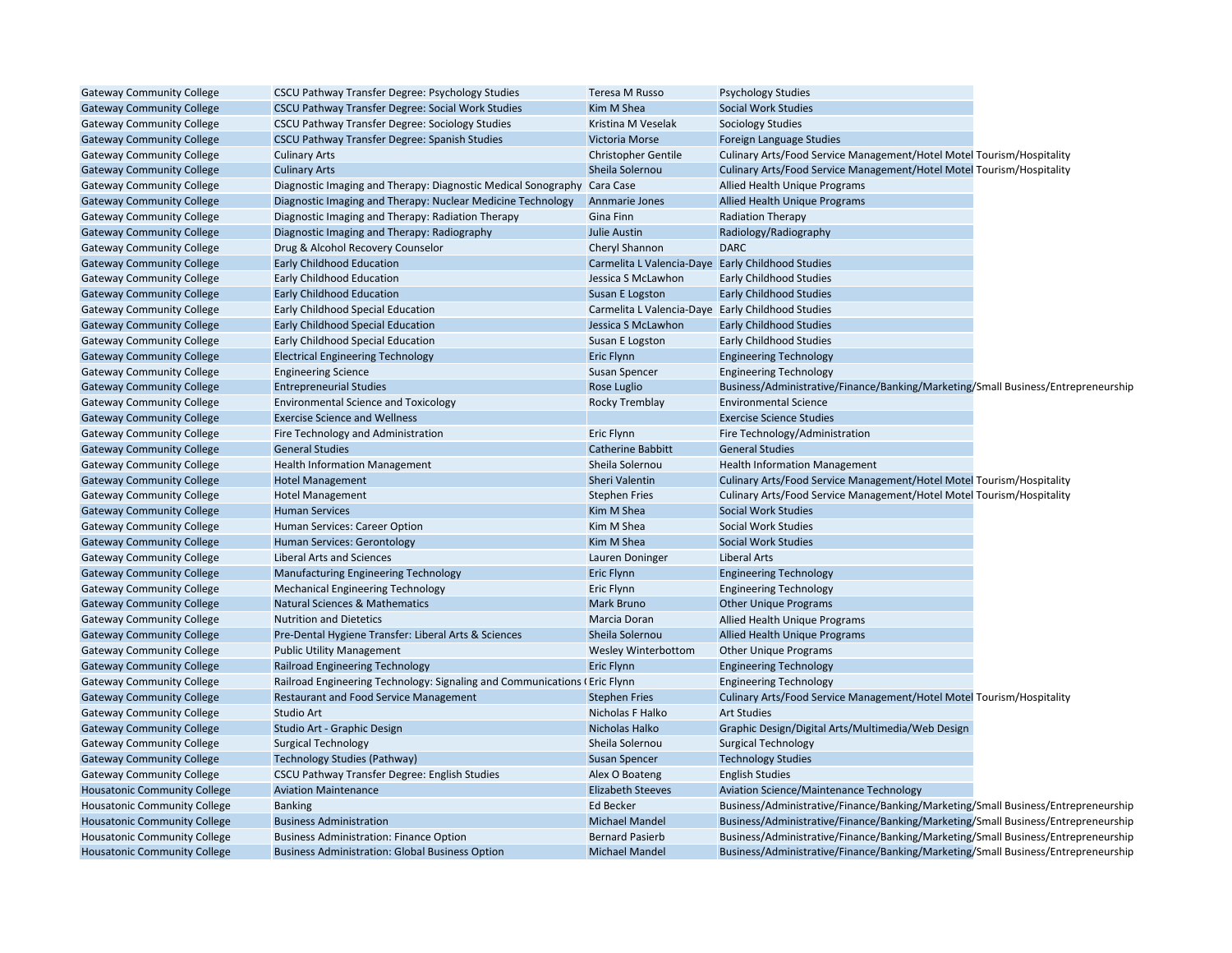| Housatonic Community College        | Business Administration: Human Resource Management Option Edward Becker       |                           | Business/Administrative/Finance/Banking/Marketing/Small Business/Entrepreneurship |  |
|-------------------------------------|-------------------------------------------------------------------------------|---------------------------|-----------------------------------------------------------------------------------|--|
| <b>Housatonic Community College</b> | <b>Business Administration: Management Option</b>                             | <b>Bernard Pasierb</b>    | Business/Administrative/Finance/Banking/Marketing/Small Business/Entrepreneurship |  |
| <b>Housatonic Community College</b> | <b>Business Administration: Marketing Option</b>                              | Michael Mandel            | Business/Administrative/Finance/Banking/Marketing/Small Business/Entrepreneurship |  |
| <b>Housatonic Community College</b> | Business Administration: Small Business Management/Entreprene Pam Pirog       |                           | Business/Administrative/Finance/Banking/Marketing/Small Business/Entrepreneurship |  |
| <b>Housatonic Community College</b> | <b>Computer Information Systems</b>                                           | William Grossman          | Business, Management, and Computer Information Systems                            |  |
| <b>Housatonic Community College</b> | <b>Criminal Justice</b>                                                       | Samantha Mannion          | <b>Criminology Studies</b>                                                        |  |
| <b>Housatonic Community College</b> | <b>CSCU Pathway Transfer Degree: Art Studies</b>                              | John L Favret             | <b>Art Studies</b>                                                                |  |
| <b>Housatonic Community College</b> | CSCU Pathway Transfer Degree: Biochemistry Studies                            | Joan Lloyd                | <b>Biochemistry Studies</b>                                                       |  |
| <b>Housatonic Community College</b> | CSCU Pathway Transfer Degree: Biology Studies                                 | Antonios Pappantoniou     | <b>Biology Studies</b>                                                            |  |
| <b>Housatonic Community College</b> | <b>CSCU Pathway Transfer Degree: Business Studies</b>                         | <b>Edward Becker</b>      | Business/Administrative/Finance/Banking/Marketing/Small Business/Entrepreneurship |  |
| <b>Housatonic Community College</b> | CSCU Pathway Transfer Degree: Chemistry Studies                               | <b>Elizabeth Steeves</b>  | <b>Chemistry Studies</b>                                                          |  |
| <b>Housatonic Community College</b> | <b>CSCU Pathway Transfer Degree: Communication Studies</b>                    | Steven W Mark             | <b>Communication Studies</b>                                                      |  |
| <b>Housatonic Community College</b> | CSCU Pathway Transfer Degree: Computer Science Studies                        | <b>Farshad Ravanshad</b>  | <b>Computer Science Studies</b>                                                   |  |
| <b>Housatonic Community College</b> | <b>CSCU Pathway Transfer Degree: Criminology Studies</b>                      | Samantha Mannion          | <b>Criminology Studies</b>                                                        |  |
| <b>Housatonic Community College</b> | CSCU Pathway Transfer Degree: Early Childhood Teaching Creden Laurie Noe      |                           | <b>Early Childhood Studies</b>                                                    |  |
| <b>Housatonic Community College</b> | CSCU Pathway Transfer Degree: Early Childhood Teaching Creden Shelley S Tomey |                           | <b>Early Childhood Studies</b>                                                    |  |
| <b>Housatonic Community College</b> | <b>CSCU Pathway Transfer Degree: Economics Studies</b>                        | <b>Edward Becker</b>      | <b>Economics Studies</b>                                                          |  |
| <b>Housatonic Community College</b> | CSCU Pathway Transfer Degree: English Studies                                 | Rebecca Adams             | <b>English Studies</b>                                                            |  |
| Housatonic Community College        | CSCU Pathway Transfer Degree: French Studies                                  | Jamilet Ortiz             | Foreign Language Studies                                                          |  |
| <b>Housatonic Community College</b> | CSCU Pathway Transfer Degree: History Studies                                 | Matthew W Dunne           | <b>History Studies</b>                                                            |  |
| Housatonic Community College        | CSCU Pathway Transfer Degree: Italian Studies                                 | Jamilet Ortiz             | Foreign Language Studies                                                          |  |
| <b>Housatonic Community College</b> | CSCU Pathway Transfer Degree: Mathematics Studies                             | <b>Marina Philips</b>     | <b>Mathematics Studies</b>                                                        |  |
| <b>Housatonic Community College</b> | CSCU Pathway Transfer Degree: Physics Studies                                 | Robert Ryder              | <b>Physics Studies</b>                                                            |  |
| <b>Housatonic Community College</b> | CSCU Pathway Transfer Degree: Political Science Studies                       | Matthew W Dunne           | <b>Political Science Studies</b>                                                  |  |
| Housatonic Community College        | CSCU Pathway Transfer Degree: Psychology Studies                              | Michael C Amico           | <b>Psychology Studies</b>                                                         |  |
| <b>Housatonic Community College</b> | CSCU Pathway Transfer Degree: Social Work Studies                             | <b>Edward C Keane</b>     | <b>Social Work Studies</b>                                                        |  |
| Housatonic Community College        | CSCU Pathway Transfer Degree: Sociology Studies                               | <b>Barbara E Richards</b> | <b>Sociology Studies</b>                                                          |  |
| <b>Housatonic Community College</b> | <b>CSCU Pathway Transfer Degree: Spanish Studies</b>                          | Jamilet Ortiz             | Foreign Language Studies                                                          |  |
| Housatonic Community College        | Early Childhood Inclusive Education                                           | Laurie Noe                | <b>Early Childhood Studies</b>                                                    |  |
| <b>Housatonic Community College</b> | Early Childhood Inclusive Education                                           | <b>Shelley S Tomey</b>    | <b>Early Childhood Studies</b>                                                    |  |
| Housatonic Community College        | Fine Arts: Art Option                                                         | John L Favret             | <b>Art Studies</b>                                                                |  |
| <b>Housatonic Community College</b> | Fine Arts: Art Therapy Pathway                                                | John L Favret             | <b>Art Studies</b>                                                                |  |
| <b>Housatonic Community College</b> | Fine Arts: Illustration                                                       | John L Favret             | <b>Art Studies</b>                                                                |  |
| <b>Housatonic Community College</b> | Fine Arts: Photography                                                        | <b>Tom Brenner</b>        | Photography                                                                       |  |
| <b>Housatonic Community College</b> | <b>General Studies</b>                                                        | Mark Leach                | <b>General Studies</b>                                                            |  |
| <b>Housatonic Community College</b> | <b>General Studies: Online Option</b>                                         | Mark Leach                | <b>General Studies</b>                                                            |  |
| <b>Housatonic Community College</b> | <b>Graphic Design</b>                                                         | Ann Erikson               | Graphic Design/Digital Arts/Multimedia/Web Design                                 |  |
| <b>Housatonic Community College</b> | <b>Graphic Design</b>                                                         | <b>Elizabeth Steeves</b>  | Graphic Design/Digital Arts/Multimedia/Web Design                                 |  |
| <b>Housatonic Community College</b> | <b>Graphic Design</b>                                                         | Jamilet Ortiz             | Graphic Design/Digital Arts/Multimedia/Web Design                                 |  |
| <b>Housatonic Community College</b> | <b>Graphic Design</b>                                                         | <b>Matthew Dunne</b>      | Graphic Design/Digital Arts/Multimedia/Web Design                                 |  |
| <b>Housatonic Community College</b> | Graphic Design: Multimedia Option                                             | Ann Erikson               | Graphic Design/Digital Arts/Multimedia/Web Design                                 |  |
| <b>Housatonic Community College</b> | Graphic Design: Multimedia Option                                             | <b>Elizabeth Steeves</b>  | Graphic Design/Digital Arts/Multimedia/Web Design                                 |  |
| Housatonic Community College        | Graphic Design: Multimedia Option                                             | Jamilet Ortiz             | Graphic Design/Digital Arts/Multimedia/Web Design                                 |  |
| <b>Housatonic Community College</b> | Graphic Design: Multimedia Option                                             | <b>Matthew Dunne</b>      | Graphic Design/Digital Arts/Multimedia/Web Design                                 |  |
| Housatonic Community College        | <b>Human Services</b>                                                         | <b>Edward C Keane</b>     | Social Work Studies                                                               |  |
| <b>Housatonic Community College</b> | <b>Industrial Design</b>                                                      | John Favret               | <b>Other Unique Programs</b>                                                      |  |
| Housatonic Community College        | Liberal Arts & Sciences                                                       | Janet Yarrow              | Liberal Arts                                                                      |  |
| <b>Housatonic Community College</b> | Liberal Arts and Sciences: Pre-Nutrition Option                               | Janet Yarrow              | <b>Liberal Arts</b>                                                               |  |
| <b>Housatonic Community College</b> | <b>Medical Assistant</b>                                                      | Letizia E Morales         | Medical Assisting/Registered Medical Assistant                                    |  |
| <b>Housatonic Community College</b> | <b>Paramedic Studies</b>                                                      | Sandra Barnes             | <b>Paramedic Studies</b>                                                          |  |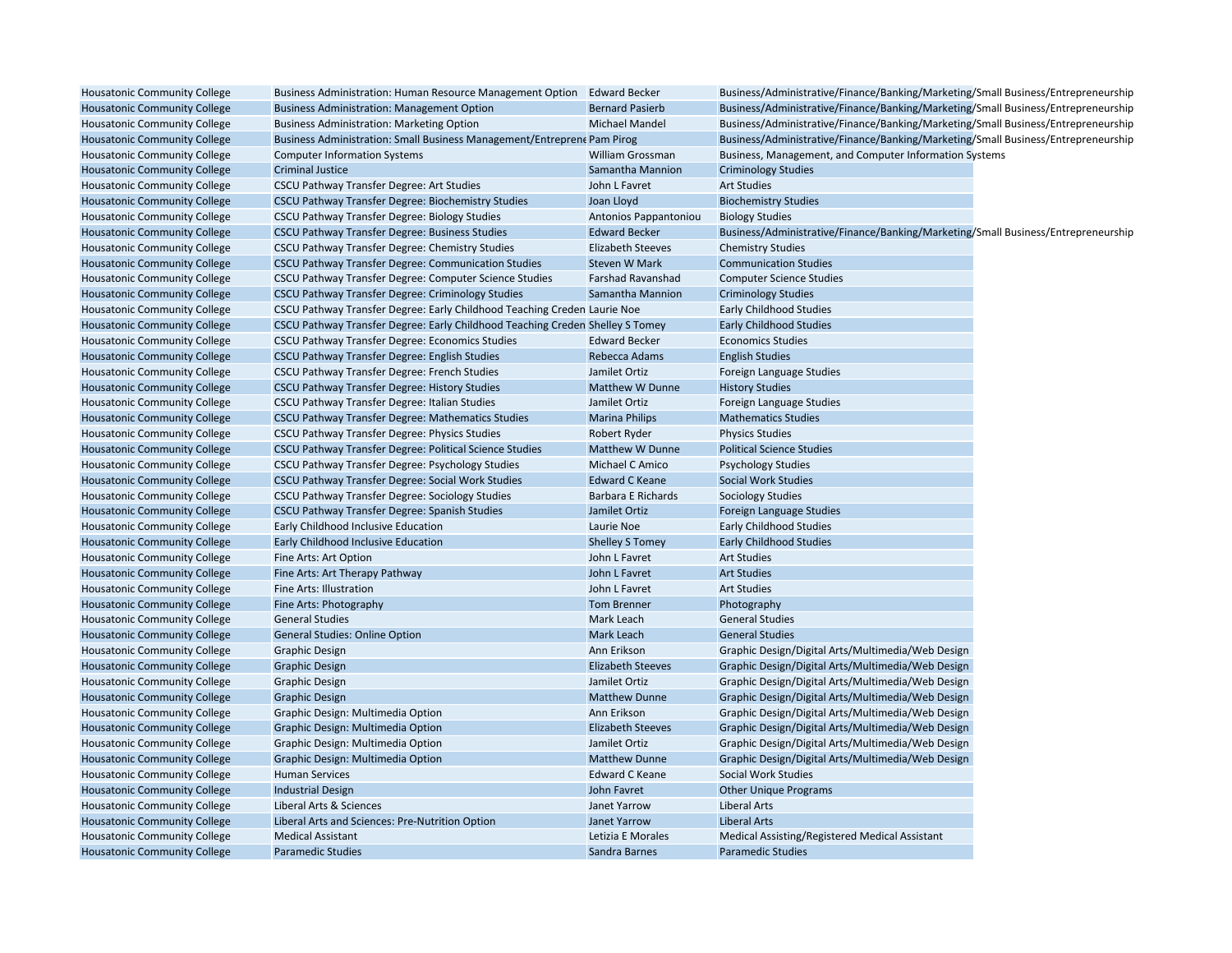| <b>Housatonic Community College</b> | <b>Surgical Technology</b>                                                    | Sherifa Douglas        | <b>Surgical Technology</b>                                                        |  |
|-------------------------------------|-------------------------------------------------------------------------------|------------------------|-----------------------------------------------------------------------------------|--|
| <b>Housatonic Community College</b> | <b>TAP Theater Studies</b>                                                    | Geoffrey T Sheehan     | <b>Theatre Studies</b>                                                            |  |
| <b>Housatonic Community College</b> | <b>Technology Studies</b>                                                     | Stella Litwinowicz     | <b>Technology Studies</b>                                                         |  |
| <b>Housatonic Community College</b> | <b>Technology Studies: Electrical</b>                                         | Stella Litwinowicz     | <b>Technology Studies</b>                                                         |  |
| <b>Housatonic Community College</b> | Technology Studies: Engineering Technology Option                             | Kyle Pepin             | <b>Technology Studies</b>                                                         |  |
| <b>Housatonic Community College</b> | <b>Technology Studies: Industrial Technology</b>                              | Kyle Pepin             | <b>Technology Studies</b>                                                         |  |
| <b>Housatonic Community College</b> | <b>Technology Studies: Machine Technology</b>                                 | Adam Scobie            | <b>Technology Studies</b>                                                         |  |
| <b>Housatonic Community College</b> | Technology Studies: Technology and Engineering Education Optio Kyle Pepin     |                        | <b>Technology Studies</b>                                                         |  |
| <b>Housatonic Community College</b> | <b>Theater Arts</b>                                                           | Geoffrey T Sheehan     | <b>Theatre Studies</b>                                                            |  |
| <b>Manchester Community College</b> | Accounting                                                                    | Theresa Janeczek       | Business/Administrative/Finance/Banking/Marketing/Small Business/Entrepreneurship |  |
| <b>Manchester Community College</b> | Accounting and Business Administration                                        | Theresa Janeczek       | Business/Administrative/Finance/Banking/Marketing/Small Business/Entrepreneurship |  |
| <b>Manchester Community College</b> | <b>Business Administration</b>                                                | Theresa Janeczek       | Business/Administrative/Finance/Banking/Marketing/Small Business/Entrepreneurship |  |
| <b>Manchester Community College</b> | <b>Business Administration: Entrepreneurship Option</b>                       | Douglas Dorsey         | Entrepreneurship/Small Business                                                   |  |
| <b>Manchester Community College</b> | <b>Business Administration: Entrepreneurship Option</b>                       | Theresa Janeczek       | Business/Administrative/Finance/Banking/Marketing/Small Business/Entrepreneurship |  |
| <b>Manchester Community College</b> | Business Office Technology: Administrative Assistant, Medical Opi Carla Adams |                        | <b>Business Office Technology (Medical, Legal)</b>                                |  |
| <b>Manchester Community College</b> | <b>Business Office Technology: Office Option</b>                              | Carla Adams            | Business Office Technology (Medical, Legal)                                       |  |
| <b>Manchester Community College</b> | <b>Business Office Technology: Office Option</b>                              | <b>Stacey Bottone</b>  | Business Office Technology (Medical, Legal)                                       |  |
| <b>Manchester Community College</b> | <b>Communication: Journalism Option</b>                                       | Albert S Kim           | <b>Communication Studies</b>                                                      |  |
| <b>Manchester Community College</b> | Communication: Journalism Option                                              | <b>Brion van Over</b>  | <b>Communication Studies</b>                                                      |  |
| <b>Manchester Community College</b> | <b>Communication: Media</b>                                                   | Albert S Kim           | <b>Communication Studies</b>                                                      |  |
| <b>Manchester Community College</b> | <b>Communication: Media</b>                                                   | <b>Brion van Over</b>  | <b>Communication Studies</b>                                                      |  |
| <b>Manchester Community College</b> | <b>Computer Network Technology</b>                                            | Ibtsam Mahfouz         | Business, Management, and Computer Information Systems                            |  |
| <b>Manchester Community College</b> | <b>Computer Network Technology</b>                                            | <b>Richard Gnall</b>   | <b>Engineering Technology</b>                                                     |  |
| <b>Manchester Community College</b> | <b>Computer Network Technology</b>                                            | <b>Richard Gnall</b>   | Business, Management, and Computer Information Systems                            |  |
| <b>Manchester Community College</b> | <b>Criminal Justice</b>                                                       | Kathryn Kleis          | <b>Criminology Studies</b>                                                        |  |
| <b>Manchester Community College</b> | <b>CSCU Pathway Transfer Degree: Art Studies</b>                              | Daniel M Long          | <b>Art Studies</b>                                                                |  |
| <b>Manchester Community College</b> | CSCU Pathway Transfer Degree: Biochemistry Studies                            | Michael P Pence        | <b>Biochemistry Studies</b>                                                       |  |
| <b>Manchester Community College</b> | <b>CSCU Pathway Transfer Degree: Biology Studies</b>                          | <b>TBD</b>             | <b>Biology Studies</b>                                                            |  |
| <b>Manchester Community College</b> | CSCU Pathway Transfer Degree: Business Studies                                | Theresa Janeczek       | Business/Administrative/Finance/Banking/Marketing/Small Business/Entrepreneurship |  |
| <b>Manchester Community College</b> | CSCU Pathway Transfer Degree: Chemistry Studies                               | <b>Mike Pence</b>      | <b>Chemistry Studies</b>                                                          |  |
| <b>Manchester Community College</b> | CSCU Pathway Transfer Degree: Communication Studies                           | Albert S Kim           | <b>Communication Studies</b>                                                      |  |
| <b>Manchester Community College</b> | CSCU Pathway Transfer Degree: Communication Studies                           | <b>Brion van Over</b>  | <b>Communication Studies</b>                                                      |  |
| <b>Manchester Community College</b> | CSCU Pathway Transfer Degree: Computer Science Studies                        | Ibtsam Mahfouz         | <b>Computer Science Studies</b>                                                   |  |
| <b>Manchester Community College</b> | CSCU Pathway Transfer Degree: Computer Science Studies                        | <b>Richard Gnall</b>   | <b>Computer Science Studies</b>                                                   |  |
| <b>Manchester Community College</b> | CSCU Pathway Transfer Degree: Criminology Studies                             | Kathryn Kleis          | <b>Criminology Studies</b>                                                        |  |
| <b>Manchester Community College</b> | CSCU Pathway Transfer Degree: Early Childhood Teaching Creden Richard Cohen   |                        | <b>Early Childhood Studies</b>                                                    |  |
| <b>Manchester Community College</b> | CSCU Pathway Transfer Degree: Economics Studies                               | Angelo Messore         | <b>Economics Studies</b>                                                          |  |
| <b>Manchester Community College</b> | <b>CSCU Pathway Transfer Degree: Economics Studies</b>                        | Luz Londono-Diaz       | <b>Economics Studies</b>                                                          |  |
| <b>Manchester Community College</b> | CSCU Pathway Transfer Degree: English Studies                                 | James M Gentile        | <b>English Studies</b>                                                            |  |
| <b>Manchester Community College</b> | CSCU Pathway Transfer Degree: Exercise Science Studies                        | Allison M MacKenzie    | <b>Exercise Science Studies</b>                                                   |  |
|                                     |                                                                               |                        |                                                                                   |  |
| <b>Manchester Community College</b> | CSCU Pathway Transfer Degree: French Studies                                  | Linda Burk             | Foreign Language Studies                                                          |  |
| <b>Manchester Community College</b> | <b>CSCU Pathway Transfer Degree: Mathematics Studies</b>                      | Christopher Hamelin    | <b>Mathematics Studies</b>                                                        |  |
| <b>Manchester Community College</b> | CSCU Pathway Transfer Degree: Physics Studies                                 | Negussie Tirfessa      | <b>Physics Studies</b>                                                            |  |
| <b>Manchester Community College</b> | CSCU Pathway Transfer Degree: Political Science Studies                       | Angelo A Messore       | <b>Political Science Studies</b>                                                  |  |
| <b>Manchester Community College</b> | CSCU Pathway Transfer Degree: Psychology Studies                              | <b>Leonard Dupille</b> | <b>Psychology Studies</b>                                                         |  |
| <b>Manchester Community College</b> | CSCU Pathway Transfer Degree: Psychology Studies                              | Nancy Bray             | <b>Psychology Studies</b>                                                         |  |
| <b>Manchester Community College</b> | CSCU Pathway Transfer Degree: Social Work Studies                             | Joanna White           | <b>Social Work Studies</b>                                                        |  |
| <b>Manchester Community College</b> | <b>CSCU Pathway Transfer Degree: Sociology Studies</b>                        | <b>Meghan Finley</b>   | <b>Sociology Studies</b>                                                          |  |
| <b>Manchester Community College</b> | CSCU Pathway Transfer Degree: Spanish Studies                                 | Linda Burk             | Foreign Language Studies                                                          |  |
| <b>Manchester Community College</b> | <b>Culinary Arts</b>                                                          | Katherine Kern         | Culinary Arts/Food Service Management/Hotel Motel Tourism/Hospitality             |  |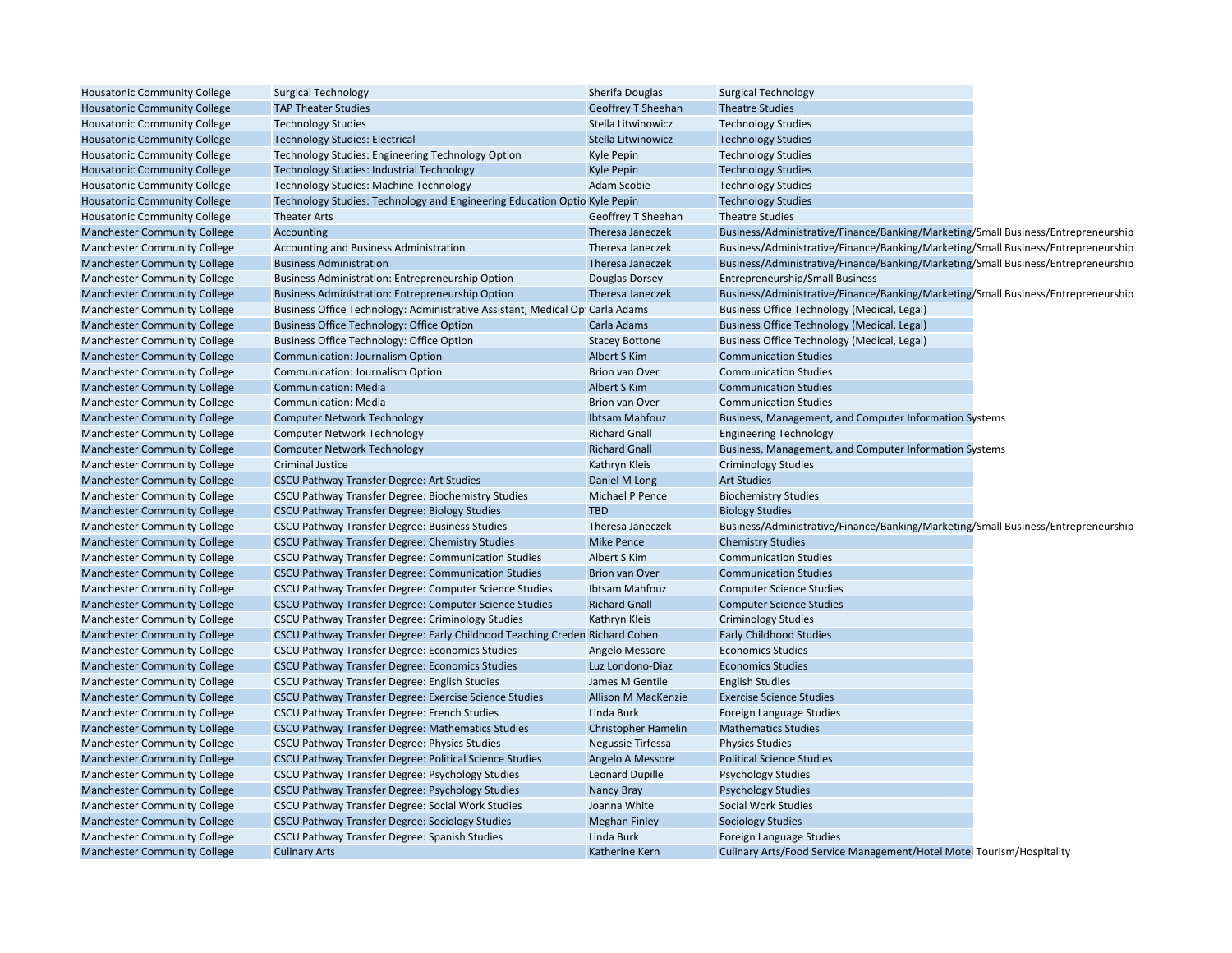| <b>Manchester Community College</b> | <b>Culinary Arts</b>                                                           | Ricardo Aragon                           | Culinary Arts/Food Service Management/Hotel Motel Tourism/Hospitality             |  |
|-------------------------------------|--------------------------------------------------------------------------------|------------------------------------------|-----------------------------------------------------------------------------------|--|
| <b>Manchester Community College</b> | <b>Disability Specialist</b>                                                   | Lucy Hurston                             | <b>Allied Health Unique Programs</b>                                              |  |
| <b>Manchester Community College</b> | Disability Specialist: Speech-Language Pathology Assistant Option Lucy Hurston |                                          | Allied Health Unique Programs                                                     |  |
| <b>Manchester Community College</b> | Drug & Alcohol Recovery Counselor                                              | Joanna White                             | <b>DARC</b>                                                                       |  |
| <b>Manchester Community College</b> | Early Childhood Education                                                      | <b>Richard Cohen</b>                     | <b>Early Childhood Studies</b>                                                    |  |
| <b>Manchester Community College</b> | <b>Engineering Science</b>                                                     | <b>Richard Gnall</b>                     | <b>Engineering Technology</b>                                                     |  |
| <b>Manchester Community College</b> | <b>Engineering Science</b>                                                     | <b>Steven Moore</b>                      | <b>Engineering Technology</b>                                                     |  |
| <b>Manchester Community College</b> | <b>Environmental Science</b>                                                   | Ann Hadley                               | <b>Environmental Science</b>                                                      |  |
| <b>Manchester Community College</b> | Foodservice Management                                                         | Ricardo Aragon                           | Culinary Arts/Food Service Management/Hotel Motel Tourism/Hospitality             |  |
| <b>Manchester Community College</b> | <b>General Studies</b>                                                         | Kimberly Hamilton Bobrow General Studies |                                                                                   |  |
| <b>Manchester Community College</b> | <b>General Studies</b>                                                         | <b>Steve Torres</b>                      | <b>General Studies</b>                                                            |  |
| <b>Manchester Community College</b> | <b>Health &amp; Exercise Science</b>                                           | <b>Allison M MacKenzie</b>               | <b>Exercise Science Studies</b>                                                   |  |
| <b>Manchester Community College</b> | Hotel-Tourism Management                                                       | Katherine Kern                           | Culinary Arts/Food Service Management/Hotel Motel Tourism/Hospitality             |  |
| <b>Manchester Community College</b> | Hotel-Tourism Management                                                       | William H Williams                       | Culinary Arts/Food Service Management/Hotel Motel Tourism/Hospitality             |  |
| <b>Manchester Community College</b> | Interpersonal and Organizational Communication                                 | Albert S Kim                             | <b>Communication Studies</b>                                                      |  |
| <b>Manchester Community College</b> | Interpersonal and Organizational Communication                                 | <b>Brion van Over</b>                    | <b>Communication Studies</b>                                                      |  |
| <b>Manchester Community College</b> | <b>Management Information Systems</b>                                          | Susan Barzottini                         | Business, Management, and Computer Information Systems                            |  |
| <b>Manchester Community College</b> | <b>Manufacturing Engineering Technology</b>                                    | <b>Tracy Ariel</b>                       | <b>Engineering Technology</b>                                                     |  |
| <b>Manchester Community College</b> | Marketing                                                                      | Theresa Janeczek                         | Business/Administrative/Finance/Banking/Marketing/Small Business/Entrepreneurship |  |
| <b>Manchester Community College</b> | <b>Music Studies</b>                                                           | <b>Carolina Flores</b>                   | <b>Music</b>                                                                      |  |
| <b>Manchester Community College</b> | <b>Music Studies</b>                                                           | Deborah A Simmons                        | Music                                                                             |  |
| <b>Manchester Community College</b> | <b>Occupational Therapy Assistant</b>                                          | Donna Sweeney                            | <b>Allied Health Unique Programs</b>                                              |  |
| <b>Manchester Community College</b> | <b>Occupational Therapy Assistant</b>                                          | <b>Maggie Moriarty</b>                   | Allied Health Unique Programs                                                     |  |
| <b>Manchester Community College</b> | Paralegal                                                                      | Mary Holland                             | Paralegal                                                                         |  |
| <b>Manchester Community College</b> | <b>Radiation Therapy</b>                                                       | Nora Uricchio                            | <b>Radiation Therapy</b>                                                          |  |
| <b>Manchester Community College</b> | Radiologic Science: Radiography                                                | <b>Susan Morison</b>                     | Radiology/Radiography                                                             |  |
| <b>Manchester Community College</b> | <b>Respiratory Care</b>                                                        | <b>Kerry McNiven</b>                     | <b>Respiratory Care</b>                                                           |  |
| <b>Manchester Community College</b> | <b>Respiratory Care</b>                                                        | Nancy LaRoche-Shovak                     | <b>Respiratory Care</b>                                                           |  |
| <b>Manchester Community College</b> | Social Service                                                                 | Joanna White                             | Social Work Studies                                                               |  |
| <b>Manchester Community College</b> | <b>Surgical Technology</b>                                                     | <b>Terry Kennedy</b>                     | <b>Surgical Technology</b>                                                        |  |
| <b>Manchester Community College</b> | <b>Technology Studies</b>                                                      | <b>Richard Gnall</b>                     | <b>Technology Studies</b>                                                         |  |
| <b>Manchester Community College</b> | Technology Studies: Computer-Aided Design Option                               | <b>Mehrdad Faezi</b>                     | <b>Technology Studies</b>                                                         |  |
| <b>Manchester Community College</b> | Technology Studies: Engineering Technology Option                              | <b>Steven Moore</b>                      | <b>Technology Studies</b>                                                         |  |
| <b>Manchester Community College</b> | <b>Technology Studies: Industrial Technology Option</b>                        | <b>Richard Gnall</b>                     | <b>Technology Studies</b>                                                         |  |
| <b>Manchester Community College</b> | <b>Therapeutic Recreation</b>                                                  | Joanna White                             | Ther Rec                                                                          |  |
| <b>Manchester Community College</b> | <b>Visual Fine Arts</b>                                                        | Daniel M Long                            | <b>Art Studies</b>                                                                |  |
| <b>Manchester Community College</b> | Visual Fine Arts: Photography Option                                           | Daniel Long                              | Photography                                                                       |  |
| <b>Manchester Communtiy College</b> | Liberal Arts & Science                                                         | Sarah Cieglo                             | <b>Liberal Arts</b>                                                               |  |
| <b>Manchester Communtiy College</b> | Liberal Arts & Science: Theatre Option                                         | Sarah Cieglo                             | <b>Liberal Arts</b>                                                               |  |
| <b>Manchester Communtiy College</b> | CSCU Pathway Transfer Degree: History Studies                                  | <b>Guocun Yang</b>                       | <b>History Studies</b>                                                            |  |
| <b>Manchester Communty College</b>  | <b>Communication: Media</b>                                                    | Maura O'Connor                           | Graphic Design/Digital Arts/Multimedia/Web Design                                 |  |
| <b>Manchester Communty College</b>  | <b>Computer Game Design</b>                                                    | Maura O'Connor                           | Graphic Design/Digital Arts/Multimedia/Web Design                                 |  |
| <b>Manchester Communty College</b>  | <b>Graphic Design</b>                                                          | Maura O'Connor                           | Graphic Design/Digital Arts/Multimedia/Web Design                                 |  |
| <b>Middlesex Community College</b>  | Accounting                                                                     | Susan Lugli                              | Business/Administrative/Finance/Banking/Marketing/Small Business/Entrepreneurship |  |
| Middlesex Community College         | Biotechnology                                                                  | Frank Stellabotte                        | <b>Engineering Technology</b>                                                     |  |
| Middlesex Community College         | <b>Business Administration</b>                                                 | Susan Lugli                              | Business/Administrative/Finance/Banking/Marketing/Small Business/Entrepreneurship |  |
| Middlesex Community College         | <b>Computer Information Technology</b>                                         | Donna Hylton                             | Business, Management, and Computer Information Systems                            |  |
| <b>Middlesex Community College</b>  | <b>CSCU Pathway Transfer Degree: Art Studies</b>                               | <b>Judith DeGraffenried</b>              | <b>Art Studies</b>                                                                |  |
| Middlesex Community College         | CSCU Pathway Transfer Degree: Biochemistry Studies                             | <b>Frank Stellabotte</b>                 | <b>Biochemistry Studies</b>                                                       |  |
| <b>Middlesex Community College</b>  | <b>CSCU Pathway Transfer Degree: Biology Studies</b>                           | Patrick Bryan                            | <b>Biology Studies</b>                                                            |  |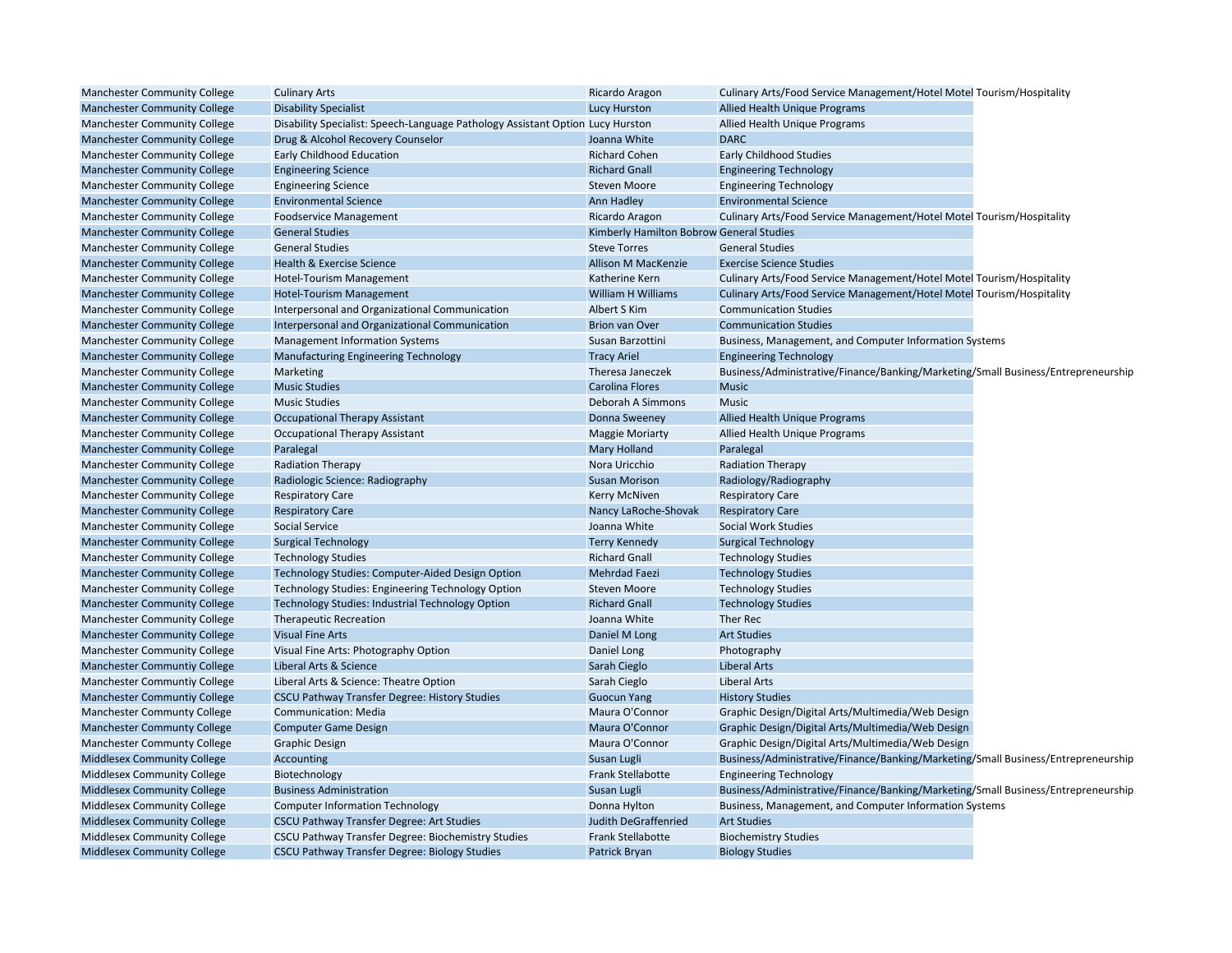| Middlesex Community College        | CSCU Pathway Transfer Degree: Business Studies                                 | Susan A Lugli             | Business/Administrative/Finance/Banking/Marketing/Small Business/Entrepreneurship |
|------------------------------------|--------------------------------------------------------------------------------|---------------------------|-----------------------------------------------------------------------------------|
| <b>Middlesex Community College</b> | CSCU Pathway Transfer Degree: Chemistry Studies                                | James Quinlan             | <b>Chemistry Studies</b>                                                          |
| Middlesex Community College        | CSCU Pathway Transfer Degree: Communication Studies                            | John P Shafer             | <b>Communication Studies</b>                                                      |
| <b>Middlesex Community College</b> | CSCU Pathway Transfer Degree: Computer Science Studies                         | Lin Lin                   | <b>Computer Science Studies</b>                                                   |
| Middlesex Community College        | CSCU Pathway Transfer Degree: Early Childhood Teaching Creden Ijego V Nwachuku |                           | <b>Early Childhood Studies</b>                                                    |
| <b>Middlesex Community College</b> | <b>CSCU Pathway Transfer Degree: Economics Studies</b>                         | <b>Tad Lincoln</b>        | <b>Economics Studies</b>                                                          |
| Middlesex Community College        | CSCU Pathway Transfer Degree: English Studies                                  | <b>Christine Ruggiero</b> | <b>English Studies</b>                                                            |
| <b>Middlesex Community College</b> | CSCU Pathway Transfer Degree: French Studies                                   | Angelo Glaviano           | Foreign Language Studies                                                          |
| Middlesex Community College        | CSCU Pathway Transfer Degree: History Studies                                  | <b>Victor Triay</b>       | <b>History Studies</b>                                                            |
| <b>Middlesex Community College</b> | CSCU Pathway Transfer Degree: Italian Studies                                  | Angelo Glaviano           | Foreign Language Studies                                                          |
| Middlesex Community College        | CSCU Pathway Transfer Degree: Mathematics Studies                              | Stephen Krevisky          | <b>Mathematics Studies</b>                                                        |
| <b>Middlesex Community College</b> | CSCU Pathway Transfer Degree: Physics Studies                                  | <b>Mark Busa</b>          | <b>Physics Studies</b>                                                            |
| Middlesex Community College        | CSCU Pathway Transfer Degree: Political Science Studies                        | <b>Tad Lincoln</b>        | <b>Political Science Studies</b>                                                  |
| <b>Middlesex Community College</b> | CSCU Pathway Transfer Degree: Psychology Studies                               | Andrea G Levy             | <b>Psychology Studies</b>                                                         |
| Middlesex Community College        | CSCU Pathway Transfer Degree: Social Work Studies                              | Jennifer L Hernandez      | Social Work Studies                                                               |
| <b>Middlesex Community College</b> | <b>CSCU Pathway Transfer Degree: Sociology Studies</b>                         | John T Ambenge            | <b>Sociology Studies</b>                                                          |
| Middlesex Community College        | CSCU Pathway Transfer Degree: Spanish Studies                                  | Angelo Glaviano           | Foreign Language Studies                                                          |
| Middlesex Community College        | <b>Early Childhood Education</b>                                               | Ijego V Nwachuku          | <b>Early Childhood Studies</b>                                                    |
| Middlesex Community College        | <b>Engineering Science</b>                                                     | Lin Lin                   | <b>Engineering Technology</b>                                                     |
| Middlesex Community College        | <b>Environmental Science</b>                                                   | <b>Sharale Mathis</b>     | <b>Environmental Science</b>                                                      |
| Middlesex Community College        | <b>Fine Arts</b>                                                               | Judith DeGraffenried      | <b>Art Studies</b>                                                                |
| Middlesex Community College        | <b>General Studies</b>                                                         | <b>Emily Canto</b>        | <b>General Studies</b>                                                            |
| Middlesex Community College        | <b>Health Information Management</b>                                           | Jill Flanigan             | <b>Health Information Management</b>                                              |
| <b>Middlesex Community College</b> | <b>Human Services</b>                                                          | Jennifer L Hernandez      | <b>Social Work Studies</b>                                                        |
| Middlesex Community College        | Liberal Arts & Sciences                                                        | Donna Bontatibus          | <b>Liberal Arts</b>                                                               |
| <b>Middlesex Community College</b> | <b>Management Information Systems</b>                                          | Donna Hylton              | Business, Management, and Computer Information Systems                            |
| Middlesex Community College        | Opthalmic Design and Dispensing                                                | Aarlan Aceto              | Allied Health Unique Programs                                                     |
| <b>Middlesex Community College</b> | Radiologic Technology                                                          | Donna Crum                | Radiology/Radiography                                                             |
| Middlesex Community College        | Radiologic Technology                                                          | <b>Judy Wallace</b>       | Radiology/Radiography                                                             |
| <b>Middlesex Community College</b> | <b>TAP Theater Studies</b>                                                     | Jaime R Flores            | <b>Theatre Studies</b>                                                            |
| Middlesex Community College        | <b>Technology Studies</b>                                                      | Lin Lin                   | <b>Technology Studies</b>                                                         |
| <b>Middlesex Community College</b> | <b>Technology Studies: Computer Engineering Technology</b>                     | Lin Lin                   | <b>Technology Studies</b>                                                         |
| Middlesex Community College        | Technology Studies: Engineering Technology Option                              | Lin Lin                   | <b>Technology Studies</b>                                                         |
| Middlesex Community College        | Technology Studies: Manufacturing Engineering Technology                       | <b>Tracy Ariel</b>        | <b>Technology Studies</b>                                                         |
| Middlesex Community College        | <b>Technology Studies: Manufacturing Machine Technology</b>                    | <b>Tracy Ariel</b>        | <b>Technology Studies</b>                                                         |
| <b>Middlesex Community College</b> | <b>Veterinary Technology</b>                                                   | Christopher Gargamelli    | <b>Veterinary Technology</b>                                                      |
| Middlesex Communtiy College        | <b>Criminal Justice</b>                                                        | Rebecca Rist Brown        | <b>Criminology Studies</b>                                                        |
| Middlesex Communtiy College        | CSCU Pathway Transfer Degree: Criminology Studies                              | Rebecca Rist Brown        | <b>Criminology Studies</b>                                                        |
| Middlesex Communty College         | Fine Arts: Graphic Design Option                                               | Judith DeGraffenried      | Graphic Design/Digital Arts/Multimedia/Web Design                                 |
| Middlesex Communty College         | Fine Arts: Graphic Design Option                                               | <b>Richard Eriksen</b>    | Graphic Design/Digital Arts/Multimedia/Web Design                                 |
| Naugatuck Valley Community College | Automotive Technician                                                          | <b>Mark Schnubel</b>      | <b>Automotive Technology</b>                                                      |
| Naugatuck Valley Community College | <b>Automotive Technician Management</b>                                        | Mark Schnubel             | <b>Automotive Technology</b>                                                      |
| Naugatuck Valley Community College | Aviation Science: Aviation Science Management Option                           | Conal Larkin              | Aviation Science/Maintenance Technology                                           |
| Naugatuck Valley Community College | <b>Business Admin: Business Computer Applications Option</b>                   | Donna Marotti-Delieto     | Business/Administrative/Finance/Banking/Marketing/Small Business/Entrepreneurship |
| Naugatuck Valley Community College | <b>Business Finance</b>                                                        | Donna Marotti-Delieto     | Business/Administrative/Finance/Banking/Marketing/Small Business/Entrepreneurship |
| Naugatuck Valley Community College | <b>Business Management</b>                                                     | Donna Marotti-Delieto     | Business/Administrative/Finance/Banking/Marketing/Small Business/Entrepreneurship |
| Naugatuck Valley Community College | <b>Computer Information Systems Technology</b>                                 | Sandra Eddy               | Business, Management, and Computer Information Systems                            |
| Naugatuck Valley Community College | Criminal Justice/Public Safety                                                 | Joseph Ward               | <b>Criminology Studies</b>                                                        |
| Naugatuck Valley Community College | Criminal Justice/Public Safety: Corrections Option                             | Joseph Ward               | <b>Criminology Studies</b>                                                        |
| Naugatuck Valley Community College | Criminal Justice/Public Safety: Forensics Option                               | Joseph Ward               |                                                                                   |
|                                    |                                                                                |                           | <b>Criminology Studies</b>                                                        |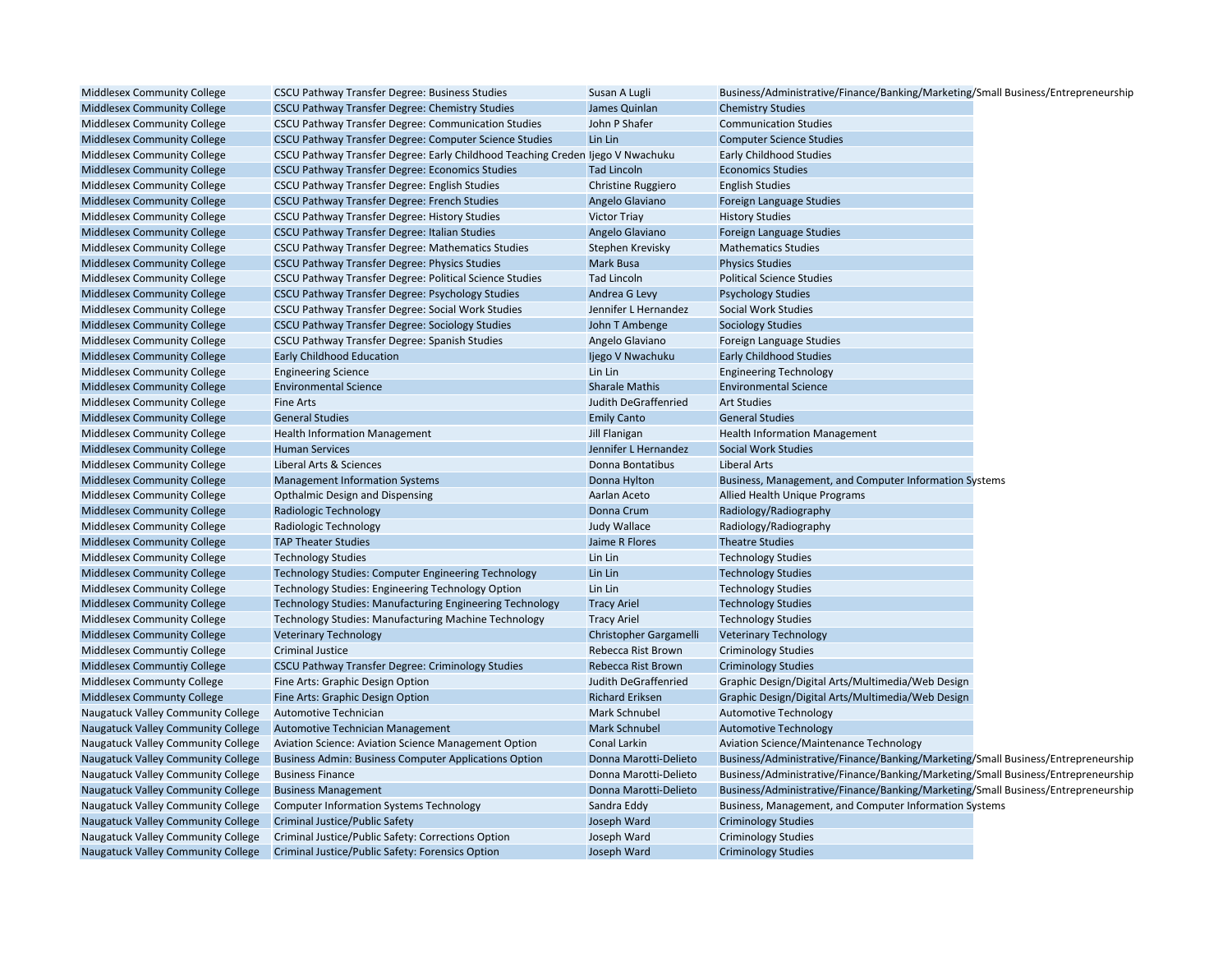| Naugatuck Valley Community College        | Criminal Justice/Public Safety: Law Enforcement Option                        | Joseph Ward                | <b>Criminology Studies</b>                                                        |  |
|-------------------------------------------|-------------------------------------------------------------------------------|----------------------------|-----------------------------------------------------------------------------------|--|
| Naugatuck Valley Community College        | Criminal Justice/Public Safety: Security Option                               | Joseph Ward                | <b>Criminology Studies</b>                                                        |  |
| Naugatuck Valley Community College        | <b>CSCU Pathway Transfer Degree: Art Studies</b>                              | Amanda Lebel               | <b>Art Studies</b>                                                                |  |
| Naugatuck Valley Community College        | CSCU Pathway Transfer Degree: Biochemistry Studies                            | David L Mullaney           | <b>Biochemistry Studies</b>                                                       |  |
| Naugatuck Valley Community College        | <b>CSCU Pathway Transfer Degree: Biology Studies</b>                          | Lawrence Altman            | <b>Biology Studies</b>                                                            |  |
| Naugatuck Valley Community College        | CSCU Pathway Transfer Degree: Business Studies                                | Donna Marotti-Delieto      | Business/Administrative/Finance/Banking/Marketing/Small Business/Entrepreneurship |  |
| Naugatuck Valley Community College        | <b>CSCU Pathway Transfer Degree: Business Studies</b>                         | Michael G Labet            | Business/Administrative/Finance/Banking/Marketing/Small Business/Entrepreneurship |  |
| Naugatuck Valley Community College        | <b>CSCU Pathway Transfer Degree: Chemistry Studies</b>                        | <b>Delwyn Cummings</b>     | <b>Chemistry Studies</b>                                                          |  |
| Naugatuck Valley Community College        | CSCU Pathway Transfer Degree: Communication Studies                           | Amy K Lenoce               | <b>Communication Studies</b>                                                      |  |
| Naugatuck Valley Community College        | <b>CSCU Pathway Transfer Degree: Communication Studies</b>                    | Rachael M Leite            | <b>Communication Studies</b>                                                      |  |
| Naugatuck Valley Community College        | CSCU Pathway Transfer Degree: Computer Science Studies                        | Sandra Eddy                | <b>Computer Science Studies</b>                                                   |  |
| <b>Naugatuck Valley Community College</b> | CSCU Pathway Transfer Degree: Criminology Studies                             | Joseph Ward                | <b>Criminology Studies</b>                                                        |  |
| Naugatuck Valley Community College        | CSCU Pathway Transfer Degree: Early Childhood Teaching Creden Cynthia Meo     |                            | <b>Early Childhood Studies</b>                                                    |  |
| Naugatuck Valley Community College        | CSCU Pathway Transfer Degree: Early Childhood Teaching Creden Lori Gregory    |                            | <b>Early Childhood Studies</b>                                                    |  |
| Naugatuck Valley Community College        | <b>CSCU Pathway Transfer Degree: Economics Studies</b>                        | Donna Marotti-Delieto      | <b>Economics Studies</b>                                                          |  |
| Naugatuck Valley Community College        | <b>CSCU Pathway Transfer Degree: Economics Studies</b>                        | Donna Marotti-Delieto      | <b>Business Studies</b>                                                           |  |
| Naugatuck Valley Community College        | <b>CSCU Pathway Transfer Degree: English Studies</b>                          | Kate E Pelletier           | <b>English Studies</b>                                                            |  |
| Naugatuck Valley Community College        | CSCU Pathway Transfer Degree: Exercise Science Studies                        | Patricia Beaupre           | <b>Exercise Science Studies</b>                                                   |  |
| Naugatuck Valley Community College        | CSCU Pathway Transfer Degree: French Studies                                  | Anne Mattrella             | Foreign Language Studies                                                          |  |
| Naugatuck Valley Community College        | CSCU Pathway Transfer Degree: German Studies                                  | Anne Mattrella             | Foreign Language Studies                                                          |  |
| Naugatuck Valley Community College        | <b>CSCU Pathway Transfer Degree: History Studies</b>                          | Karla L Ekquist-Lechner    | <b>History Studies</b>                                                            |  |
| Naugatuck Valley Community College        | CSCU Pathway Transfer Degree: Italian Studies                                 | Anne Mattrella             | Foreign Language Studies                                                          |  |
| Naugatuck Valley Community College        | CSCU Pathway Transfer Degree: Mathematics Studies                             | Ruth Urbina-Lilback        | <b>Mathematics Studies</b>                                                        |  |
| Naugatuck Valley Community College        | <b>CSCU Pathway Transfer Degree: Physics Studies</b>                          | Peter Benzi                | <b>Physics Studies</b>                                                            |  |
| Naugatuck Valley Community College        | CSCU Pathway Transfer Degree: Political Science Studies                       | <b>TBD</b>                 | <b>Political Science Studies</b>                                                  |  |
| Naugatuck Valley Community College        | <b>CSCU Pathway Transfer Degree: Psychology Studies</b>                       | <b>TBD</b>                 | <b>Psychology Studies</b>                                                         |  |
| Naugatuck Valley Community College        | CSCU Pathway Transfer Degree: Social Work Studies                             | Kathleen A Leblanc         | Social Work Studies                                                               |  |
| Naugatuck Valley Community College        | <b>CSCU Pathway Transfer Degree: Sociology Studies</b>                        | Nikki K McGary             | <b>Sociology Studies</b>                                                          |  |
| Naugatuck Valley Community College        | <b>CSCU Pathway Transfer Degree: Spanish Studies</b>                          | Anne Mattrella             | Foreign Language Studies                                                          |  |
| Naugatuck Valley Community College        | <b>Digital Arts Technology</b>                                                | Rachael Leite              | Graphic Design/Digital Arts/Multimedia/Web Design                                 |  |
| Naugatuck Valley Community College        | Digital Arts Technology: Audio/Video Option                                   | Rachael Leite              | Graphic Design/Digital Arts/Multimedia/Web Design                                 |  |
| Naugatuck Valley Community College        | Digital Arts Technology: Graphics/Animation Option                            | Rachael Leite              | Graphic Design/Digital Arts/Multimedia/Web Design                                 |  |
| Naugatuck Valley Community College        | Digital Arts Technology: Multimedia/Web Authoring Option                      | Rachael Leite              | Graphic Design/Digital Arts/Multimedia/Web Design                                 |  |
| Naugatuck Valley Community College        | Drug and Alcohol Recovery Counselor (DARC)                                    | Sandra Valente             | <b>DARC</b>                                                                       |  |
| Naugatuck Valley Community College        | <b>Early Childhood Education</b>                                              | Cynthia Meo                | <b>Early Childhood Studies</b>                                                    |  |
| Naugatuck Valley Community College        | <b>Early Childhood Education</b>                                              | Lori Gregory               | <b>Early Childhood Studies</b>                                                    |  |
| Naugatuck Valley Community College        | <b>Electronic Engineering Technology</b>                                      | Kristen Dagan McGee        | <b>Engineering Technology</b>                                                     |  |
| Naugatuck Valley Community College        | <b>Engineering Technology</b>                                                 | H. Justin Moore            | <b>Engineering Technology</b>                                                     |  |
| Naugatuck Valley Community College        | Engineering Technology: Automated Mfg Engineering Technology H. Justin Moore  |                            | <b>Engineering Technology</b>                                                     |  |
| Naugatuck Valley Community College        | Engineering Technology: Computer-Aided Drafting/Design Engine H. Justin Moore |                            | <b>Engineering Technology</b>                                                     |  |
| Naugatuck Valley Community College        | Engineering Technology: Mechanical Engineering Technology Opt Narendra Sharma |                            | <b>Engineering Technology</b>                                                     |  |
| Naugatuck Valley Community College        | <b>Environmental Science Technology</b>                                       | Cynthia Donaldson          | <b>Environmental Science</b>                                                      |  |
| Naugatuck Valley Community College        | Fire Technology and Administration                                            | Conal Larkin               | Fire Technology/Administration                                                    |  |
| Naugatuck Valley Community College        | <b>General Studies</b>                                                        | Louis Lombard              | <b>General Studies</b>                                                            |  |
| Naugatuck Valley Community College        | Horticulture                                                                  | <b>Christopher Tuccio</b>  | <b>Other Unique Programs</b>                                                      |  |
| Naugatuck Valley Community College        | <b>Hospitality Management - Foodservice Management</b>                        | Karen Rotella              | Culinary Arts/Food Service Management/Hotel Motel Tourism/Hospitality             |  |
| Naugatuck Valley Community College        | Hospitality Management - Hotel Management                                     | Karen Rotella              | Culinary Arts/Food Service Management/Hotel Motel Tourism/Hospitality             |  |
| Naugatuck Valley Community College        | Human Services/Pre-Social Work                                                | Kathleen A Leblanc         | <b>Social Work Studies</b>                                                        |  |
| Naugatuck Valley Community College        | Legal Assistant/Paralegal                                                     | David Clough               | Paralegal                                                                         |  |
| Naugatuck Valley Community College        | Liberal Arts & Sciences                                                       | <b>Christopher Rempfer</b> | <b>Liberal Arts</b>                                                               |  |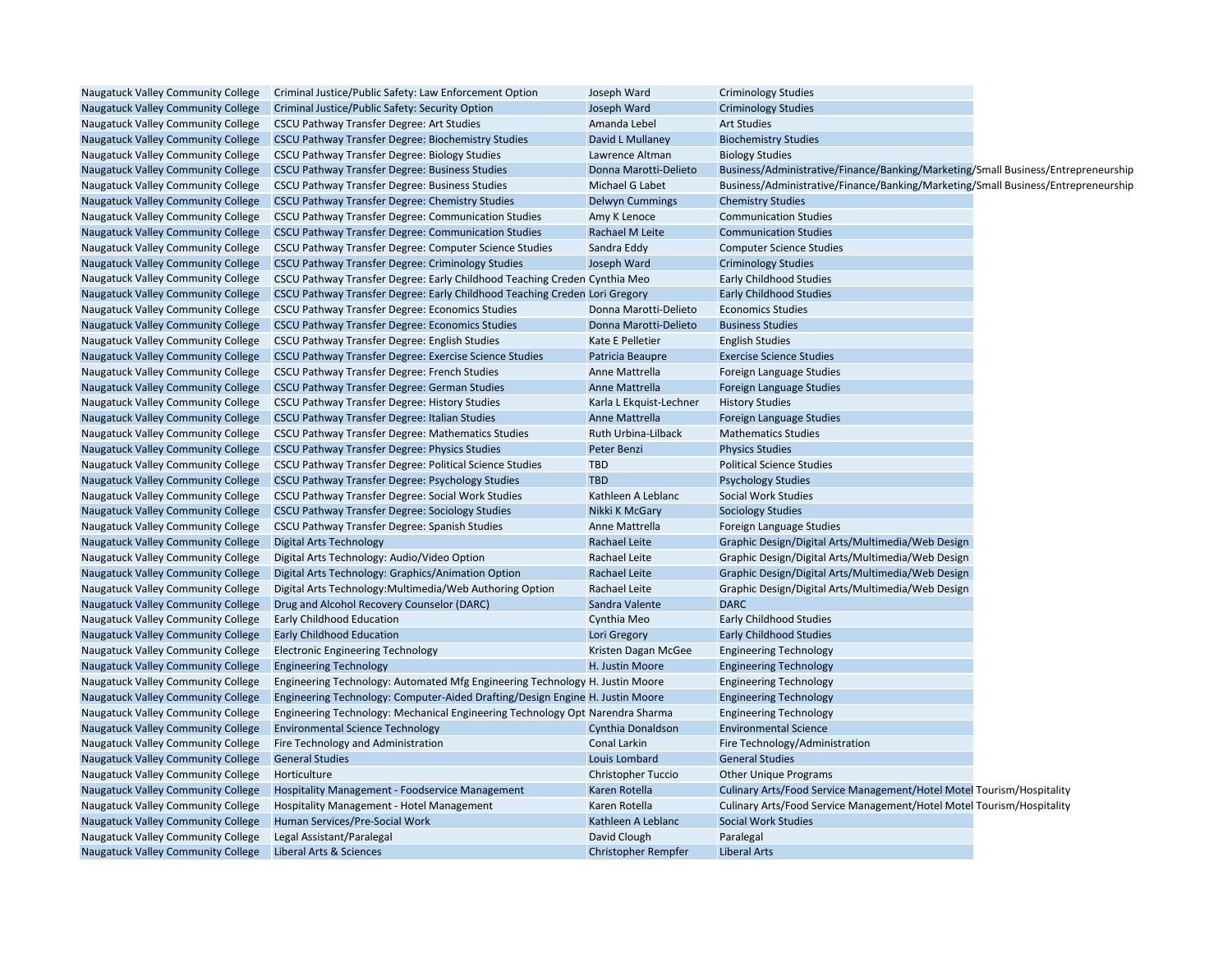| Naugatuck Valley Community College                                  | Marketing                                                                                                         | Donna Marotti-Delieto     | Business/Administrative/Finance/Banking/Marketing/Small Business/Entrepreneurship |  |
|---------------------------------------------------------------------|-------------------------------------------------------------------------------------------------------------------|---------------------------|-----------------------------------------------------------------------------------|--|
| Naugatuck Valley Community College                                  | <b>Physical Therapist Assistant</b>                                                                               | Janet Gangaway            | <b>Physical Therapist Assistant</b>                                               |  |
| Naugatuck Valley Community College                                  | Radiologic Technology                                                                                             | <b>Mark Martone</b>       | Radiology/Radiography                                                             |  |
| Naugatuck Valley Community College                                  | <b>Respiratory Care</b>                                                                                           | <b>Margaret Guerrera</b>  | <b>Respiratory Care</b>                                                           |  |
| Naugatuck Valley Community College                                  | <b>Respiratory Care</b>                                                                                           | Susan Anderson            | <b>Respiratory Care</b>                                                           |  |
| Naugatuck Valley Community College                                  | <b>TAP Theater Studies</b>                                                                                        | Alexander L Bratt         | <b>Theatre Studies</b>                                                            |  |
| Naugatuck Valley Community College                                  | <b>Technology Studies</b>                                                                                         | H. Justin Moore           | <b>Technology Studies</b>                                                         |  |
| Naugatuck Valley Community College                                  | Technology Studies: Engineering Technology Option                                                                 | H. Justin Moore           | <b>Technology Studies</b>                                                         |  |
| Naugatuck Valley Community College                                  | Technology Studies: Manufacturing (Automated) Engineering Tecl H. Justin Moore                                    |                           | <b>Technology Studies</b>                                                         |  |
| Naugatuck Valley Community College                                  | <b>Visual and Performing Arts</b>                                                                                 | Amanda Lebel              | <b>Art Studies</b>                                                                |  |
| Naugatuck Valley Community College                                  | Visual and Performing Arts: Dance Option                                                                          | Amanda Lebel              | <b>Art Studies</b>                                                                |  |
| Naugatuck Valley Community College                                  | Visual and Performing Arts: Digital Design Option                                                                 | Rachael Leite             | Graphic Design/Digital Arts/Multimedia/Web Design                                 |  |
| Naugatuck Valley Community College                                  | Visual and Performing Arts: Music Option                                                                          | <b>Gilad Harel</b>        | Music                                                                             |  |
|                                                                     | Naugatuck Valley Community College Visual and Performing Arts: Theatre Arts Option                                | Alexander L Bratt         | <b>Theatre Studies</b>                                                            |  |
|                                                                     | Naugatuck Valley Community College Visual and Performing Arts: Visual Arts Option                                 | Amanda Lebel              | <b>Art Studies</b>                                                                |  |
|                                                                     | Northwestern Connecticut Community (Business and Management Administration                                        | Valerie Royals            | Business/Administrative/Finance/Banking/Marketing/Small Business/Entrepreneurship |  |
|                                                                     | Northwestern Connecticut Community (Business and Management Administration: Marketing and Sales C Stacey Williams |                           | Business/Administrative/Finance/Banking/Marketing/Small Business/Entrepreneurship |  |
| Northwestern Connecticut Community (Computer Systems Technology     |                                                                                                                   | <b>Michael Gow</b>        | Business, Management, and Computer Information Systems                            |  |
| Northwestern Connecticut Community (Criminal Justice                |                                                                                                                   | <b>Mike Emanuel</b>       | <b>Criminology Studies</b>                                                        |  |
|                                                                     | Northwestern Connecticut Community (CSCU Pathway Transfer Degree: Art Studies                                     | Janet A Nesteruk          | <b>Art Studies</b>                                                                |  |
|                                                                     | Northwestern Connecticut Community (CSCU Pathway Transfer Degree: Biochemistry Studies                            | Doug Mooney               | <b>Biochemistry Studies</b>                                                       |  |
|                                                                     | Northwestern Connecticut Community (CSCU Pathway Transfer Degree: Biology Studies                                 | <b>Sharon Gusky</b>       | <b>Biology Studies</b>                                                            |  |
|                                                                     | Northwestern Connecticut Community (CSCU Pathway Transfer Degree: Business Studies                                | David E Rodgers           | Business/Administrative/Finance/Banking/Marketing/Small Business/Entrepreneurship |  |
|                                                                     | Northwestern Connecticut Community (CSCU Pathway Transfer Degree: Chemistry Studies                               | Douglas Mooney Jr         | <b>Chemistry Studies</b>                                                          |  |
|                                                                     | Northwestern Connecticut Community (CSCU Pathway Transfer Degree: Communication Studies                           | <b>April Dolata</b>       | <b>Communication Studies</b>                                                      |  |
|                                                                     | Northwestern Connecticut Community (CSCU Pathway Transfer Degree: Computer Science Studies                        | <b>Michael Gow</b>        | <b>Computer Science Studies</b>                                                   |  |
|                                                                     | Northwestern Connecticut Community (CSCU Pathway Transfer Degree: Criminology Studies                             | <b>Mike Emanuel</b>       | <b>Criminology Studies</b>                                                        |  |
|                                                                     | Northwestern Connecticut Community (CSCU Pathway Transfer Degree: Early Childhood Teaching Creden Michele Better  |                           | <b>Early Childhood Studies</b>                                                    |  |
|                                                                     | Northwestern Connecticut Community (CSCU Pathway Transfer Degree: English Studies                                 | <b>Tim Haskell</b>        | <b>English Studies</b>                                                            |  |
|                                                                     | Northwestern Connecticut Community (CSCU Pathway Transfer Degree: History Studies                                 | <b>Todd M Bryda</b>       | <b>History Studies</b>                                                            |  |
|                                                                     | Northwestern Connecticut Community (CSCU Pathway Transfer Degree: Mathematics Studies                             | Douglas Hoffman           | <b>Mathematics Studies</b>                                                        |  |
|                                                                     | Northwestern Connecticut Community (CSCU Pathway Transfer Degree: Physics Studies                                 | <b>Sharon Gusky</b>       | <b>Physics Studies</b>                                                            |  |
|                                                                     | Northwestern Connecticut Community (CSCU Pathway Transfer Degree: Political Science Studies                       | Charles R Kelly           | <b>Political Science Studies</b>                                                  |  |
|                                                                     | Northwestern Connecticut Community (CSCU Pathway Transfer Degree: Psychology Studies                              | Robert J Beck             | <b>Psychology Studies</b>                                                         |  |
|                                                                     | Northwestern Connecticut Community (CSCU Pathway Transfer Degree: Social Work Studies                             | Charles R Kelly           | Social Work Studies                                                               |  |
|                                                                     | Northwestern Connecticut Community (CSCU Pathway Transfer Degree: Sociology Studies                               | <b>Charles R Kelly</b>    | <b>Sociology Studies</b>                                                          |  |
|                                                                     | Northwestern Connecticut Community (CSCU Pathway Transfer Degree: Spanish Studies                                 | <b>Rick Boger-Hawkins</b> | Foreign Language Studies                                                          |  |
| Northwestern Connecticut Community (Early Childhood Education       |                                                                                                                   | <b>Michele Better</b>     | <b>Early Childhood Studies</b>                                                    |  |
| Northwestern Connecticut Community (Fine Arts                       |                                                                                                                   | Janet A Nesteruk          | <b>Art Studies</b>                                                                |  |
| Northwestern Connecticut Community (Fine Arts: Digital Media Option |                                                                                                                   | <b>Susan Berg</b>         | Graphic Design/Digital Arts/Multimedia/Web Design                                 |  |
|                                                                     | Northwestern Connecticut Community (Fine Arts: Graphic Communication Design Option                                | <b>Susan Berg</b>         | Graphic Design/Digital Arts/Multimedia/Web Design                                 |  |
| Northwestern Connecticut Community (General Studies                 |                                                                                                                   | <b>TBD</b>                | <b>General Studies</b>                                                            |  |
| Northwestern Connecticut Community (Health Information Management   |                                                                                                                   | Jane O'Grady              | <b>Health Information Management</b>                                              |  |
| Northwestern Connecticut Community (Human Services                  |                                                                                                                   | <b>Charles R Kelly</b>    | Social Work Studies                                                               |  |
|                                                                     | Northwestern Connecticut Community (Interpreter Training Program ASL/English [ITP]                                | Sarah Bement              | Allied Health Unique Programs                                                     |  |
| Northwestern Connecticut Community (Liberal Arts & Sciences         |                                                                                                                   | <b>TBD</b>                |                                                                                   |  |
| Northwestern Connecticut Community (Medical Assistant               |                                                                                                                   | Jane M O'Grady            | Medical Assisting/Registered Medical Assistant                                    |  |
|                                                                     | Northwestern Connecticut Community (Natural Resources - Contact Person on Sabbatical                              | Tara Jo Holmberg          | <b>Environmental Science</b>                                                      |  |
| Northwestern Connecticut Community (Technology Studies              |                                                                                                                   | <b>Sharon Gusky</b>       | <b>Technology Studies</b>                                                         |  |
|                                                                     | Northwestern Connecticut Community (Technology Studies: Data Science Option                                       | <b>Crystal Wiggins</b>    | <b>Technology Studies</b>                                                         |  |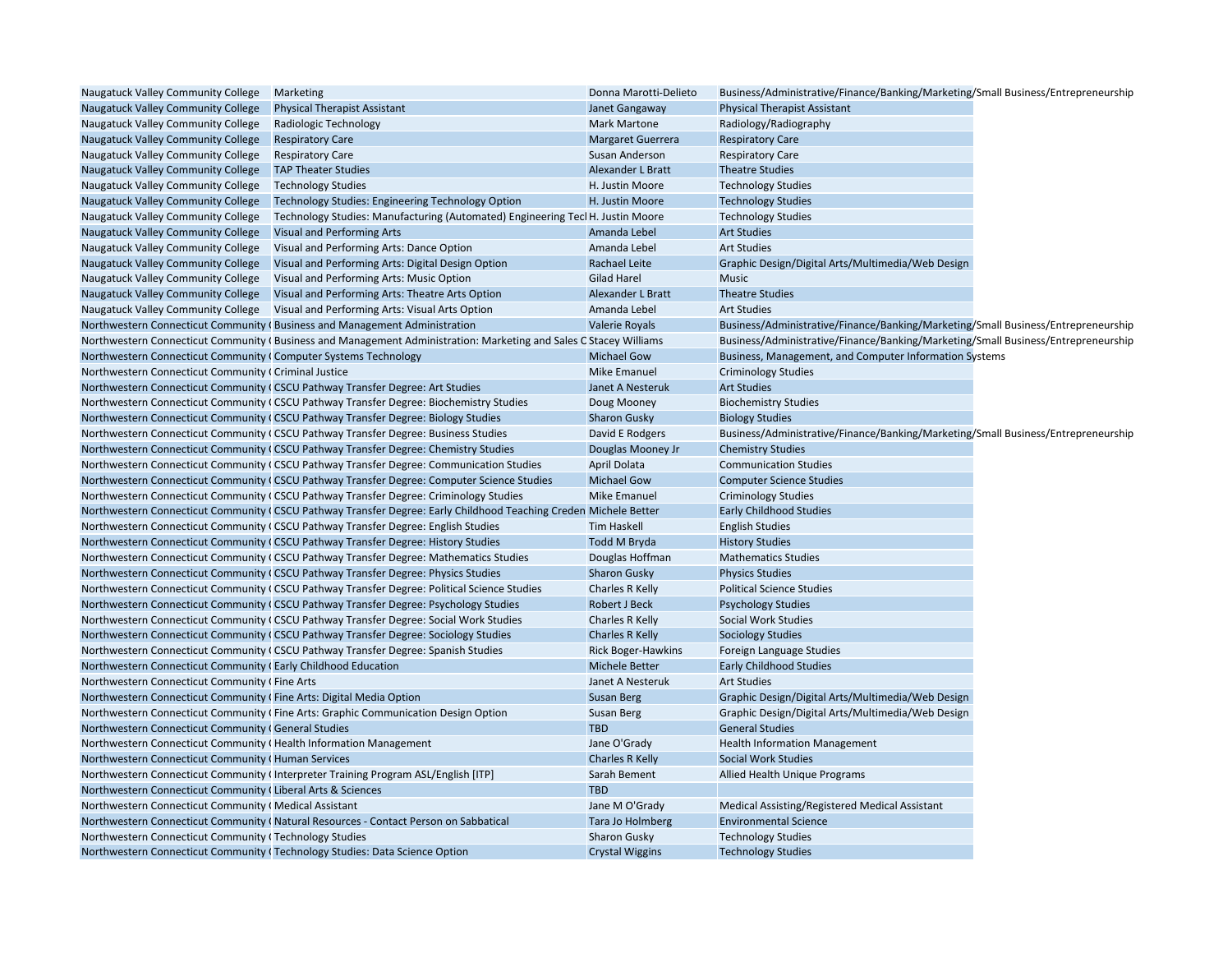|                                                            | Northwestern Connecticut Community (Technology Studies: Electrical Power Technology Pathway                  | Sharon Gusky                                   | <b>Technology Studies</b>                                                         |  |
|------------------------------------------------------------|--------------------------------------------------------------------------------------------------------------|------------------------------------------------|-----------------------------------------------------------------------------------|--|
|                                                            | Northwestern Connecticut Community (Technology Studies: Engineering Technology Option                        | Douglas Hoffman                                | <b>Technology Studies</b>                                                         |  |
|                                                            | Northwestern Connecticut Community (Technology Studies: Industrial Technology                                | Douglas Hoffman                                | <b>Technology Studies</b>                                                         |  |
|                                                            | Northwestern Connecticut Community (Technology Studies: Manufacturing Option                                 | <b>Sharon Gusky</b>                            | <b>Technology Studies</b>                                                         |  |
| Northwestern Connecticut Community (Therapeutic Recreation |                                                                                                              | <b>Charles Kelly</b>                           | Ther Rec                                                                          |  |
| Northwestern Connecticut Community (Veterinary Technology  |                                                                                                              | <b>Adriane Cavanna</b>                         | <b>Veterinary Technology</b>                                                      |  |
| <b>Norwalk Community College</b>                           | <b>Accounting Career</b>                                                                                     | <b>Tony Scott</b>                              | Business/Administrative/Finance/Banking/Marketing/Small Business/Entrepreneurship |  |
| <b>Norwalk Community College</b>                           | Architectural Engineering Technology                                                                         | Edmond, Yalda                                  | <b>Architectural Engineering Technology</b>                                       |  |
| Norwalk Community College                                  | Art and Design: Design for the Web Career Program                                                            | John Alvord                                    | Graphic Design/Digital Arts/Multimedia/Web Design                                 |  |
| <b>Norwalk Community College</b>                           | Art and Design: Graphic Design Career Program                                                                | John Alvord                                    | Graphic Design/Digital Arts/Multimedia/Web Design                                 |  |
| <b>Norwalk Community College</b>                           | <b>Business Administration</b>                                                                               | Rosalia Barone                                 | Business/Administrative/Finance/Banking/Marketing/Small Business/Entrepreneurship |  |
| <b>Norwalk Community College</b>                           | <b>Business Administration: Finance Option</b>                                                               | Rosalia Barone                                 | Business/Administrative/Finance/Banking/Marketing/Small Business/Entrepreneurship |  |
| <b>Norwalk Community College</b>                           | <b>Business Administration: Management Option</b>                                                            | Rosalia Barone                                 | Business/Administrative/Finance/Banking/Marketing/Small Business/Entrepreneurship |  |
| <b>Norwalk Community College</b>                           | <b>Business Administration: Marketing Option</b>                                                             | Rosalia Barone                                 | Business/Administrative/Finance/Banking/Marketing/Small Business/Entrepreneurship |  |
| <b>Norwalk Community College</b>                           | <b>Communication Arts</b>                                                                                    | John P Shields                                 | <b>Communication Studies</b>                                                      |  |
| <b>Norwalk Community College</b>                           | Communication Arts: Film and Television Production Option                                                    | John Alvord                                    | Graphic Design/Digital Arts/Multimedia/Web Design                                 |  |
| Norwalk Community College                                  | <b>Communication Arts: Journalism Option</b>                                                                 | John Alvord                                    | Graphic Design/Digital Arts/Multimedia/Web Design                                 |  |
| <b>Norwalk Community College</b>                           | <b>Communication Arts: Media Studies Option</b>                                                              | John Alvord                                    | Graphic Design/Digital Arts/Multimedia/Web Design                                 |  |
| Norwalk Community College                                  | <b>Computer Science</b>                                                                                      | <b>Thomas Duffy</b>                            | <b>Computer Science Studies</b>                                                   |  |
| Norwalk Community College                                  | <b>Construction Technology</b>                                                                               | Edmond, Yalda                                  | <b>Construction Management/Technology</b>                                         |  |
| <b>Norwalk Community College</b>                           | <b>CSCU Pathway Transfer Degree: Art Studies</b>                                                             | Joseph T Fucigna                               | <b>Art Studies</b>                                                                |  |
| <b>Norwalk Community College</b>                           | CSCU Pathway Transfer Degree: Biochemistry Studies                                                           | Laura M Racine                                 | <b>Biochemistry Studies</b>                                                       |  |
| <b>Norwalk Community College</b>                           | CSCU Pathway Transfer Degree: Biochemistry Studies                                                           | Robert J Hall                                  | <b>Biochemistry Studies</b>                                                       |  |
| <b>Norwalk Community College</b>                           | <b>CSCU Pathway Transfer Degree: Biology Studies</b>                                                         | <b>Betty Frost</b>                             | <b>Biology Studies</b>                                                            |  |
| <b>Norwalk Community College</b>                           | CSCU Pathway Transfer Degree: Chemistry Studies                                                              | <b>Robert Hall</b>                             | <b>Chemistry Studies</b>                                                          |  |
| <b>Norwalk Community College</b>                           | <b>CSCU Pathway Transfer Degree: Communication Studies</b>                                                   | John P Shields                                 | <b>Communication Studies</b>                                                      |  |
| <b>Norwalk Community College</b>                           | CSCU Pathway Transfer Degree: Computer Science Studies                                                       | <b>Thomas Duffy</b>                            | <b>Computer Science Studies</b>                                                   |  |
| <b>Norwalk Community College</b>                           | CSCU Pathway Transfer Degree: Early Childhood Teaching Creden Jennifer M Wood                                |                                                | <b>Early Childhood Studies</b>                                                    |  |
| <b>Norwalk Community College</b>                           | CSCU Pathway Transfer Degree: Early Childhood Teaching Creden Kellyn Jeremy                                  |                                                | <b>Early Childhood Studies</b>                                                    |  |
| <b>Norwalk Community College</b>                           | CSCU Pathway Transfer Degree: Early Childhood Teaching Creden Margaret A Dana-Conway Early Childhood Studies |                                                |                                                                                   |  |
| Norwalk Community College                                  | CSCU Pathway Transfer Degree: Economics Studies                                                              | <b>Steve Glazer</b>                            | <b>Economics Studies</b>                                                          |  |
| Norwalk Community College                                  | CSCU Pathway Transfer Degree: English Studies                                                                | <b>Cindy L Casper</b>                          | <b>English Studies</b>                                                            |  |
| <b>Norwalk Community College</b>                           | CSCU Pathway Transfer Degree: Exercise Science Studies                                                       | Paul M Gallo                                   | <b>Exercise Science Studies</b>                                                   |  |
| Norwalk Community College                                  | CSCU Pathway Transfer Degree: French Studies                                                                 | <b>Estelle Dattolo</b>                         | Foreign Language Studies                                                          |  |
| <b>Norwalk Community College</b>                           | CSCU Pathway Transfer Degree: German Studies                                                                 | <b>Estelle Dattolo</b>                         | Foreign Language Studies                                                          |  |
| Norwalk Community College                                  | CSCU Pathway Transfer Degree: History Studies                                                                | Robert J Howard                                | <b>History Studies</b>                                                            |  |
| <b>Norwalk Community College</b>                           | <b>CSCU Pathway Transfer Degree: Italian Studies</b>                                                         | <b>Estelle Dattolo</b>                         | Foreign Language Studies                                                          |  |
| Norwalk Community College                                  | <b>CSCU Pathway Transfer Degree: Mathematics Studies</b>                                                     | <b>Michele Barber</b>                          | <b>Mathematics Studies</b>                                                        |  |
| <b>Norwalk Community College</b>                           | CSCU Pathway Transfer Degree: Physics Studies                                                                | <b>Philip Gee</b>                              | <b>Physics Studies</b>                                                            |  |
| Norwalk Community College                                  | CSCU Pathway Transfer Degree: Political Science Studies                                                      | <b>Steven Glazer</b>                           | <b>Political Science Studies</b>                                                  |  |
| <b>Norwalk Community College</b>                           | CSCU Pathway Transfer Degree: Psychological Studies                                                          | Gary D Capobianco                              | <b>Psychology Studies</b>                                                         |  |
| <b>Norwalk Community College</b>                           | CSCU Pathway Transfer Degree: Social Work Studies                                                            | <b>Steven Glazer</b>                           | <b>Social Work Studies</b>                                                        |  |
| Norwalk Community College                                  | CSCU Pathway Transfer Degree: Sociology Studies                                                              | Robert J Howard                                | <b>Sociology Studies</b>                                                          |  |
| <b>Norwalk Community College</b>                           | CSCU Pathway Transfer Degree: Spanish Studies                                                                | <b>Estelle Dattolo</b>                         | Foreign Language Studies                                                          |  |
| Norwalk Community College                                  | Design for the Web                                                                                           | John Alvord                                    | Graphic Design/Digital Arts/Multimedia/Web Design                                 |  |
| <b>Norwalk Community College</b>                           | <b>Early Childhood Education</b>                                                                             | Jennifer M Wood                                | <b>Early Childhood Studies</b>                                                    |  |
| Norwalk Community College                                  | Early Childhood Education                                                                                    | Kellyn Jeremy                                  | Early Childhood Studies                                                           |  |
| <b>Norwalk Community College</b>                           | <b>Early Childhood Education</b>                                                                             | Margaret A Dana-Conway Early Childhood Studies |                                                                                   |  |
| <b>Norwalk Community College</b>                           | Engineering Science (Pathway)                                                                                | Mobin Rastgar Agah                             | <b>Engineering Technology</b>                                                     |  |
| Norwalk Community College                                  | <b>Exercise Science</b>                                                                                      | Paul M Gallo                                   | <b>Exercise Science Studies</b>                                                   |  |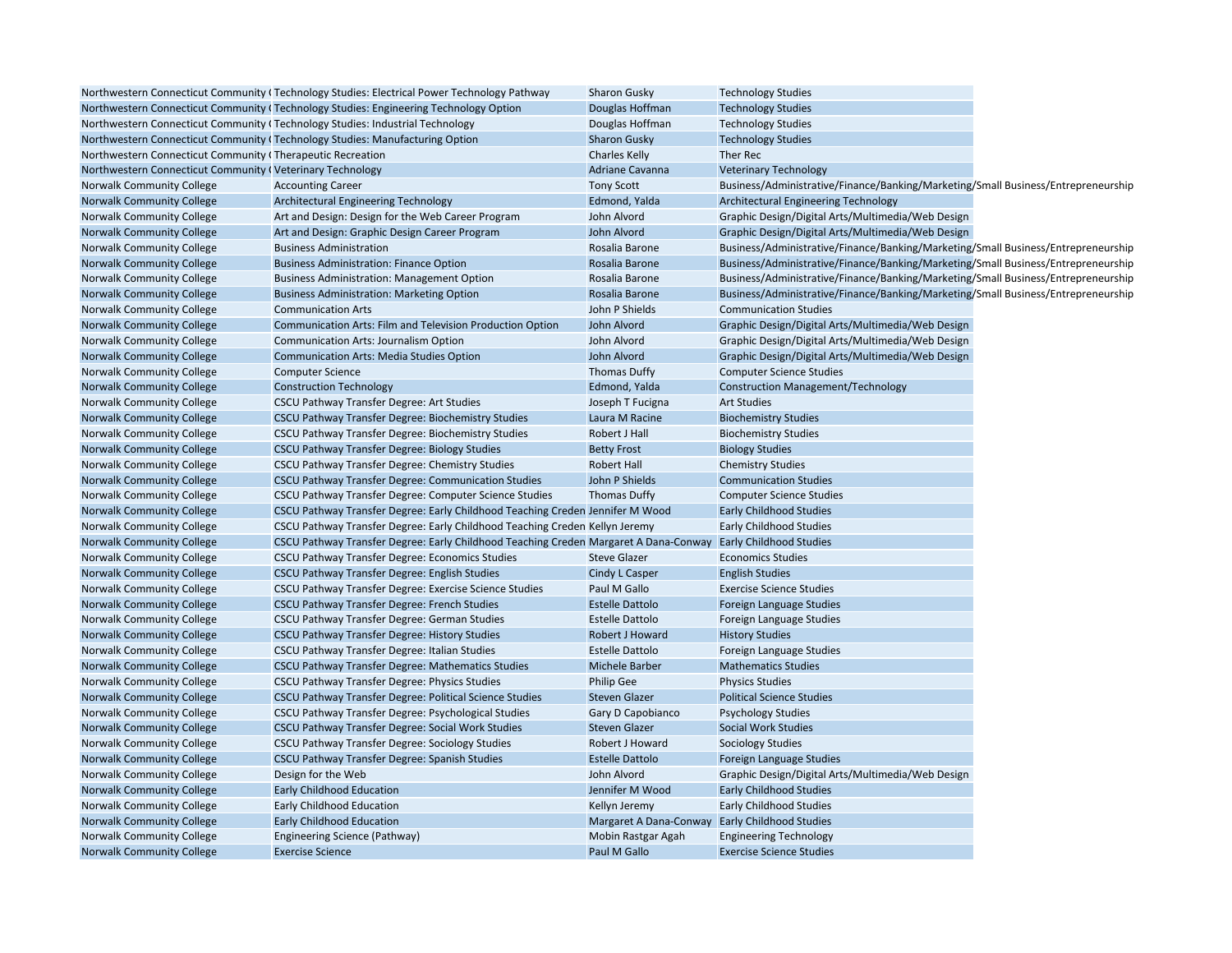| Norwalk Community College                                                | <b>General Studies</b>                                                                                       | Renae Edge             | <b>General Studies</b>                                                            |  |
|--------------------------------------------------------------------------|--------------------------------------------------------------------------------------------------------------|------------------------|-----------------------------------------------------------------------------------|--|
| <b>Norwalk Community College</b>                                         | <b>Graphic Design</b>                                                                                        | John Alvord            | Graphic Design/Digital Arts/Multimedia/Web Design                                 |  |
| <b>Norwalk Community College</b>                                         | Honors Program in Liberal Arts                                                                               | Renae D Edge           | <b>Liberal Arts</b>                                                               |  |
| <b>Norwalk Community College</b>                                         | <b>Hospitality Management</b>                                                                                | Jeffry Trombetta       | Culinary Arts/Food Service Management/Hotel Motel Tourism/Hospitality             |  |
| <b>Norwalk Community College</b>                                         | <b>Human Services</b>                                                                                        | <b>Steven Glazer</b>   | Social Work Studies                                                               |  |
| <b>Norwalk Community College</b>                                         | <b>Interior Design Career Program</b>                                                                        | <b>Edmond Yalda</b>    | <b>Other Unique Programs</b>                                                      |  |
| <b>Norwalk Community College</b>                                         | Legal Assistant                                                                                              | Thomas Jackson         | Paralegal                                                                         |  |
| <b>Norwalk Community College</b>                                         | Liberal Arts & Sciences                                                                                      | Renae D Edge           | <b>Liberal Arts</b>                                                               |  |
| Norwalk Community College                                                | Medical Office Management: Administrative                                                                    | Maohlicia Carolus      | <b>Other Unique Programs</b>                                                      |  |
| <b>Norwalk Community College</b>                                         | Medical Office Management: Clinical (Medical Assistant Certificati Maohlicia Carolus                         |                        | Medical Assisting/Registered Medical Assistant                                    |  |
| <b>Norwalk Community College</b>                                         | <b>Physical Therapist Assistant</b>                                                                          | Jennifer Bresnick      | <b>Physical Therapist Assistant</b>                                               |  |
| <b>Norwalk Community College</b>                                         | <b>Respiratory Care</b>                                                                                      | Deysy Pelaez           | <b>Respiratory Care</b>                                                           |  |
| <b>Norwalk Community College</b>                                         | <b>Respiratory Care</b>                                                                                      | Maria Grayson          | <b>Respiratory Care</b>                                                           |  |
| <b>Norwalk Community College</b>                                         | Technology Studies (Pathway)                                                                                 | Mobin Rastgar Agah     | <b>Technology Studies</b>                                                         |  |
| <b>Norwalk Community College</b>                                         | <b>Veterinary Technology</b>                                                                                 | Anne Hermans           | <b>Veterinary Technology</b>                                                      |  |
| <b>Norwalk Community College</b>                                         | Web Development                                                                                              | <b>Tom Duffy</b>       | Graphic Design/Digital Arts/Multimedia/Web Design                                 |  |
| <b>Norwalk Community College</b>                                         | CSCU Pathway Transfer Degree: Business Studies                                                               | Thomas K Jackson       | Business/Administrative/Finance/Banking/Marketing/Small Business/Entrepreneurship |  |
| <b>Norwalk Communtiy College</b>                                         | <b>Criminal Justice</b>                                                                                      | Althlea Seaborn        | <b>Criminology Studies</b>                                                        |  |
| Norwalk Communtiy College                                                | <b>Criminal Justice</b>                                                                                      | <b>Steven Glazer</b>   | <b>Criminology Studies</b>                                                        |  |
| <b>Norwalk Communtiy College</b>                                         | CSCU Pathway Transfer Degree: Criminology Studies                                                            | Althlea Seaborn        | <b>Criminology Studies</b>                                                        |  |
| Norwalk Communtiy College                                                | CSCU Pathway Transfer Degree: Criminology Studies                                                            | Steven Glazer          | <b>Criminology Studies</b>                                                        |  |
| <b>Quinebaug Valley Community College</b>                                | Accounting                                                                                                   | Jennifer Oliver        | Business/Administrative/Finance/Banking/Marketing/Small Business/Entrepreneurship |  |
| Quinebaug Valley Community College                                       | <b>Business Administration</b>                                                                               | Jennifer Oliver        | Business/Administrative/Finance/Banking/Marketing/Small Business/Entrepreneurship |  |
| <b>Quinebaug Valley Community College</b>                                | <b>Business Administration: Business Information Systems</b>                                                 | Erin Pagano            | Business, Management, and Computer Information Systems                            |  |
| Quinebaug Valley Community College                                       | <b>Business Administration: Business Information Systems</b>                                                 | Jennifer Oliver        | Business/Administrative/Finance/Banking/Marketing/Small Business/Entrepreneurship |  |
| Quinebaug Valley Community College                                       | <b>Business Administration: Business Information Systems</b>                                                 | Jennifer Oliver        | Business, Management, and Computer Information Systems                            |  |
| Quinebaug Valley Community College                                       | <b>Business Administration: Health Care Management Services</b>                                              | Jennifer Oliver        | Business/Administrative/Finance/Banking/Marketing/Small Business/Entrepreneurship |  |
| Quinebaug Valley Community College                                       | <b>Business Administration: Management</b>                                                                   | Jennifer Oliver        | Business/Administrative/Finance/Banking/Marketing/Small Business/Entrepreneurship |  |
| Quinebaug Valley Community College                                       | <b>Computer Networking</b>                                                                                   | Chris Parden           | Business, Management, and Computer Information Systems                            |  |
| Quinebaug Valley Community College                                       | <b>Computer Services</b>                                                                                     | <b>Brian Lynch</b>     | Business, Management, and Computer Information Systems                            |  |
| Quinebaug Valley Community College                                       | <b>Computer Services</b>                                                                                     | Chris Parden           | Business, Management, and Computer Information Systems                            |  |
| Quinebaug Valley Community College                                       | <b>Computer Services: IT Support Services</b>                                                                | Chris Parden           | Business, Management, and Computer Information Systems                            |  |
| <b>Quinebaug Valley Community College</b>                                | Computer Services: Web Development                                                                           | Ann Joly               | Graphic Design/Digital Arts/Multimedia/Web Design                                 |  |
| Quinebaug Valley Community College                                       | Computer Services: Web Development                                                                           | Chris Parden           | Business, Management, and Computer Information Systems                            |  |
| Quinebaug Valley Community College                                       | Computer Services: Web Development                                                                           | <b>Mark Szantyr</b>    | Graphic Design/Digital Arts/Multimedia/Web Design                                 |  |
| Quinebaug Valley Community College                                       | <b>CSCU Pathway Transfer Degree: Art Studies</b>                                                             | Ann G Joly             | <b>Art Studies</b>                                                                |  |
| Quinebaug Valley Community College                                       | <b>CSCU Pathway Transfer Degree: Biochemistry Studies</b>                                                    | John Lewis             | <b>Biochemistry Studies</b>                                                       |  |
| Quinebaug Valley Community College                                       | <b>CSCU Pathway Transfer Degree: Biology Studies</b>                                                         | <b>Melissa Philion</b> | <b>Biology Studies</b>                                                            |  |
| Quinebaug Valley Community College                                       | <b>CSCU Pathway Transfer Degree: Business Studies</b>                                                        | Jennifer M Oliver      | Business/Administrative/Finance/Banking/Marketing/Small Business/Entrepreneurship |  |
| Quinebaug Valley Community College                                       | <b>CSCU Pathway Transfer Degree: Chemistry Studies</b>                                                       | John Lewis             | <b>Chemistry Studies</b>                                                          |  |
| Quinebaug Valley Community College                                       | <b>CSCU Pathway Transfer Degree: Communication Studies</b>                                                   | Ling-chuan Chu         | <b>Communication Studies</b>                                                      |  |
| Quinebaug Valley Community College                                       | <b>CSCU Pathway Transfer Degree: Computer Science Studies</b>                                                | Christopher Parden     | <b>Computer Science Studies</b>                                                   |  |
| Quinebaug Valley Community College                                       | <b>CSCU Pathway Transfer Degree: Criminology Studies</b>                                                     | <b>TBD</b>             |                                                                                   |  |
| Quinebaug Valley Community College                                       | CSCU Pathway Transfer Degree: Early Childhood Teaching Creden Cynthia L Shirshac                             |                        | <b>Early Childhood Studies</b>                                                    |  |
| Quinebaug Valley Community College                                       | CSCU Pathway Transfer Degree: Early Childhood Teaching Creden Susan Spencer                                  |                        | <b>Early Childhood Studies</b>                                                    |  |
|                                                                          |                                                                                                              |                        | <b>Economics Studies</b>                                                          |  |
| Quinebaug Valley Community College                                       | <b>CSCU Pathway Transfer Degree: Economics Studies</b>                                                       | Erin Pagano            |                                                                                   |  |
| Quinebaug Valley Community College<br>Quinebaug Valley Community College | <b>CSCU Pathway Transfer Degree: English Studies</b><br><b>CSCU Pathway Transfer Degree: History Studies</b> | <b>Scott P DeShong</b> | <b>English Studies</b><br><b>History Studies</b>                                  |  |
|                                                                          |                                                                                                              | Jayne Battye           |                                                                                   |  |
| Quinebaug Valley Community College                                       | <b>CSCU Pathway Transfer Degree: Mathematics Studies</b>                                                     | Kudzai Zvoma           | <b>Mathematics Studies</b>                                                        |  |
| <b>Quinebaug Valley Community College</b>                                | <b>CSCU Pathway Transfer Degree: Physics Studies</b>                                                         | John Lewis             | <b>Physics Studies</b>                                                            |  |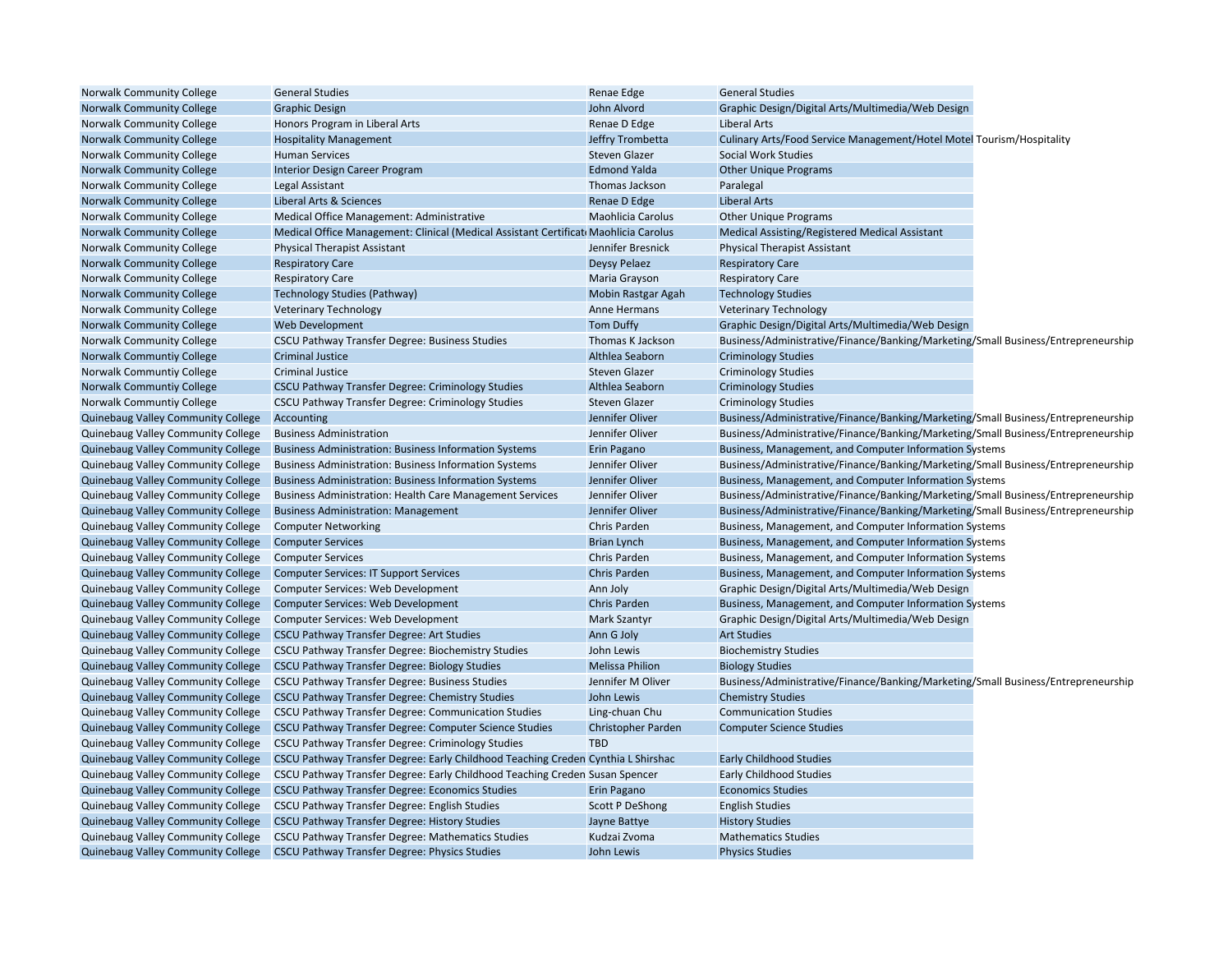|                                           | Quinebaug Valley Community College  CSCU Pathway Transfer Degree: Political Science Studies | Jayne Battye             | <b>Political Science Studies</b>                                                  |  |
|-------------------------------------------|---------------------------------------------------------------------------------------------|--------------------------|-----------------------------------------------------------------------------------|--|
| Quinebaug Valley Community College        | CSCU Pathway Transfer Degree: Psychological Studies                                         | Ling-chuan Chu           | <b>Psychology Studies</b>                                                         |  |
| Quinebaug Valley Community College        | <b>CSCU Pathway Transfer Degree: Social Work Studies</b>                                    |                          | Social Work Studies                                                               |  |
| Quinebaug Valley Community College        | CSCU Pathway Transfer Degree: Sociology Studies                                             | <b>Brian M Lynch</b>     | <b>Sociology Studies</b>                                                          |  |
| Quinebaug Valley Community College        | CSCU Pathway Transfer Degree: Spanish Studies                                               | Elkin Espitia-Loaiza     | Foreign Language Studies                                                          |  |
| Quinebaug Valley Community College        | <b>Early Childhood Education</b>                                                            | Cynthia L Shirshac       | <b>Early Childhood Studies</b>                                                    |  |
| Quinebaug Valley Community College        | <b>Early Childhood Education</b>                                                            | Susan Spencer            | <b>Early Childhood Studies</b>                                                    |  |
| Quinebaug Valley Community College        | <b>General Studies</b>                                                                      | O. Brian Kaufman         | <b>General Studies</b>                                                            |  |
| Quinebaug Valley Community College        | Liberal Arts & Sciences                                                                     | O. Brian Kaufman         | Liberal Arts                                                                      |  |
| Quinebaug Valley Community College        | <b>Medical Assistant</b>                                                                    | <b>Brian Clinton</b>     | Medical Assisting/Registered Medical Assistant                                    |  |
| <b>Quinebaug Valley Community College</b> | Medical Laboratory Technician                                                               | <b>Timothy Shizume</b>   | Allied Health Unique Programs                                                     |  |
| Quinebaug Valley Community College        | <b>Technology Studies</b>                                                                   | Jakob Spjut              | <b>Technology Studies</b>                                                         |  |
| <b>Quinebaug Valley Community College</b> | Technology Studies: Biomolecular Science Option                                             | <b>Melissa Philion</b>   | <b>Technology Studies</b>                                                         |  |
| Quinebaug Valley Community College        | Technology Studies: Computer-Aided Design Option                                            | Jakob Spjut              | <b>Technology Studies</b>                                                         |  |
| Quinebaug Valley Community College        | Technology Studies: Engineering Technology Option                                           | Jakob Spjut              | <b>Technology Studies</b>                                                         |  |
| Quinebaug Valley Community College        | <b>Technology Studies: Environmental Science Option</b>                                     | John Lewis               | <b>Environmental Science</b>                                                      |  |
| Quinebaug Valley Community College        | <b>Visual Arts</b>                                                                          | Ann G Joly               | <b>Art Studies</b>                                                                |  |
| <b>SCSU</b>                               |                                                                                             | <b>Matthew Enjalran</b>  | <b>Physics Studies</b>                                                            |  |
| Three River Community College             | CSCU Pathway Transfer Degree: Economics Studies                                             | <b>Phil Mayer</b>        | <b>Economics Studies</b>                                                          |  |
| Three Rivers Community College            | <b>Accounting Career</b>                                                                    | <b>Edwin Muenzner</b>    | Business/Administrative/Finance/Banking/Marketing/Small Business/Entrepreneurship |  |
| Three Rivers Community College            | <b>Business Administration: Finance and Banking</b>                                         | James O'Shea             | Business/Administrative/Finance/Banking/Marketing/Small Business/Entrepreneurship |  |
| Three Rivers Community College            | <b>Business Administration: Management</b>                                                  | James O'Shea             | Business/Administrative/Finance/Banking/Marketing/Small Business/Entrepreneurship |  |
| Three Rivers Community College            | <b>Business Administration: Marketing</b>                                                   | James O'Shea             | Business/Administrative/Finance/Banking/Marketing/Small Business/Entrepreneurship |  |
| Three Rivers Community College            | Business Administration: Small Business and Entrepreneurial Stud James O'Shea               |                          | Business/Administrative/Finance/Banking/Marketing/Small Business/Entrepreneurship |  |
| Three Rivers Community College            | <b>Computer Science Technology</b>                                                          | <b>Patrick Burton</b>    | <b>Computer Science Studies</b>                                                   |  |
| Three Rivers Community College            | <b>Construction Technology</b>                                                              | <b>Mark Comeau</b>       | <b>Construction Management/Technology</b>                                         |  |
| Three Rivers Community College            | <b>Criminal Justice</b>                                                                     | Jeffery Crouch           | <b>Criminology Studies</b>                                                        |  |
| Three Rivers Community College            | Criminal Justice: Enforcement Option                                                        | Jeffery Crouch           | <b>Criminology Studies</b>                                                        |  |
| Three Rivers Community College            | Criminal Justice: Treatment Option                                                          | Jeffery Crouch           | <b>Criminology Studies</b>                                                        |  |
| Three Rivers Community College            | CSCU Pathway Transfer Degree: Art Studies                                                   | Sandra Jeknavorian       | <b>Art Studies</b>                                                                |  |
| Three Rivers Community College            | CSCU Pathway Transfer Degree: Biochemistry Studies                                          | Vandana Basu             | <b>Biochemistry Studies</b>                                                       |  |
| Three Rivers Community College            | CSCU Pathway Transfer Degree: Biology Studies                                               | Diba Khan-Bureau         | <b>Biology Studies</b>                                                            |  |
| Three Rivers Community College            | CSCU Pathway Transfer Degree: Business Studies                                              | <b>Richard J Bennett</b> | Business/Administrative/Finance/Banking/Marketing/Small Business/Entrepreneurship |  |
| Three Rivers Community College            | CSCU Pathway Transfer Degree: Chemistry Studies                                             | <b>Michael Carta</b>     | <b>Chemistry Studies</b>                                                          |  |
| Three Rivers Community College            | CSCU Pathway Transfer Degree: Communication Studies                                         | Michael J Stutz          | <b>Communication Studies</b>                                                      |  |
| Three Rivers Community College            | CSCU Pathway Transfer Degree: Computer Science Studies                                      | <b>Patrick Burton</b>    | <b>Computer Science Studies</b>                                                   |  |
| Three Rivers Community College            | CSCU Pathway Transfer Degree: Criminology Studies                                           | Jeffery Crouch           | <b>Criminology Studies</b>                                                        |  |
| Three Rivers Community College            | CSCU Pathway Transfer Degree: Early Childhood Teaching Creden Jennifer Nally                |                          | <b>Early Childhood Studies</b>                                                    |  |
| Three Rivers Community College            | CSCU Pathway Transfer Degree: Early Childhood Teaching Creden Sheila Skahan                 |                          | <b>Early Childhood Studies</b>                                                    |  |
| Three Rivers Community College            | CSCU Pathway Transfer Degree: English Studies                                               | <b>Susan Topping</b>     | <b>English Studies</b>                                                            |  |
| Three Rivers Community College            | CSCU Pathway Transfer Degree: Exercise Science Studies                                      | Heidi Zenie              | <b>Exercise Science Studies</b>                                                   |  |
| Three Rivers Community College            | <b>CSCU Pathway Transfer Degree: History Studies</b>                                        | <b>Terrence Delaney</b>  | <b>History Studies</b>                                                            |  |
| Three Rivers Community College            | CSCU Pathway Transfer Degree: Mathematics Studies                                           | <b>Brian Kennedy</b>     | <b>Mathematics Studies</b>                                                        |  |
| Three Rivers Community College            | CSCU Pathway Transfer Degree: Political Science Studies                                     | Phil Mayer               | <b>Political Science Studies</b>                                                  |  |
| Three Rivers Community College            | CSCU Pathway Transfer Degree: Psychology Studies                                            | Dov M Kugelmass          | <b>Psychology Studies</b>                                                         |  |
| Three Rivers Community College            | CSCU Pathway Transfer Degree: Psychology Studies                                            | Pamela Carroll           | <b>Psychology Studies</b>                                                         |  |
| Three Rivers Community College            | CSCU Pathway Transfer Degree: Sociology Studies                                             | <b>Steven Neufeld</b>    | <b>Sociology Studies</b>                                                          |  |
| Three Rivers Community College            | CSCU Pathway Transfer Degree: Spanish Studies                                               | Maria Arrieta            | Foreign Language Studies                                                          |  |
| Three Rivers Community College            | Early Childhood Education                                                                   | Jennifer Nally           | <b>Early Childhood Studies</b>                                                    |  |
|                                           |                                                                                             |                          |                                                                                   |  |
| Three Rivers Community College            | <b>Early Childhood Education</b>                                                            | Sheila Skahan            | <b>Early Childhood Studies</b>                                                    |  |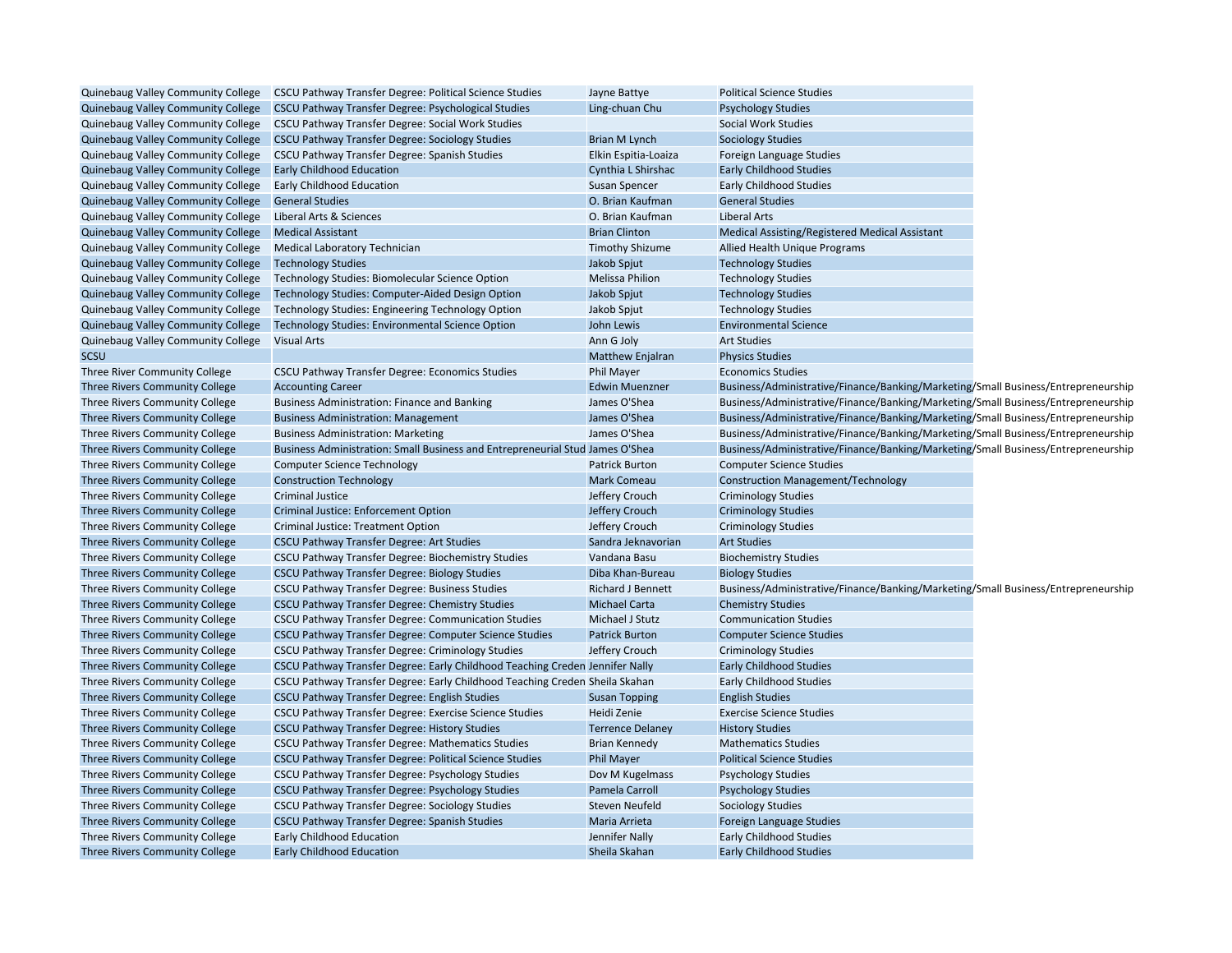| Three Rivers Community College  | <b>Electrical Engineering Technology</b>                                       | Aaron Dahlen             | <b>Engineering Technology</b>                                                     |  |
|---------------------------------|--------------------------------------------------------------------------------|--------------------------|-----------------------------------------------------------------------------------|--|
| Three Rivers Community College  | Electrical, Laser and Robotics Engineering Technology                          | Aaron Dahlen             | <b>Engineering Technology</b>                                                     |  |
| Three Rivers Community College  | <b>Engineering Science</b>                                                     | Mark Vesligaj            | <b>Engineering Technology</b>                                                     |  |
| Three Rivers Community College  | <b>Environmental Engineering Technology</b>                                    | Diba Khan-Bureau         | <b>Engineering Technology</b>                                                     |  |
| Three Rivers Community College  | <b>Exercise Science</b>                                                        | Heidi Zenie              | <b>Exercise Science Studies</b>                                                   |  |
| Three Rivers Community College  | <b>General Engineering Technology</b>                                          | <b>Michael Gentry</b>    | <b>Engineering Technology</b>                                                     |  |
| Three Rivers Community College  | <b>Graphic Design</b>                                                          | Kevin Amenta             | Graphic Design/Digital Arts/Multimedia/Web Design                                 |  |
| Three Rivers Community College  | <b>Hospitality Management</b>                                                  | <b>TBD</b>               |                                                                                   |  |
| Three Rivers Community College  | Liberal Arts & Sciences                                                        | <b>Steven Neufeld</b>    | <b>Liberal Arts</b>                                                               |  |
| Three Rivers Community College  | <b>Liberal Arts &amp; Sciences</b>                                             | <b>Susan Topping</b>     | <b>Liberal Arts</b>                                                               |  |
| Three Rivers Community College  | Manufacturing Engineering Technology: Laser Manufacturing Opt Dhyaa Kafagy     |                          | <b>Engineering Technology</b>                                                     |  |
| Three Rivers Community College  | <b>Mechanical Engineering Technology</b>                                       | <b>Michael Gentry</b>    | <b>Engineering Technology</b>                                                     |  |
| Three Rivers Community College  | <b>Nuclear Engineering Technology</b>                                          | James Sherrard           | <b>Engineering Technology</b>                                                     |  |
| Three Rivers Community College  | Sports and Leisure Management                                                  | Heidi Zenie              | <b>Other Unique Programs</b>                                                      |  |
| Three Rivers Community College  | <b>Technology Studies</b>                                                      | Mark Vesligaj            | <b>Technology Studies</b>                                                         |  |
| Three Rivers Community College  | Technology Studies: Biomolecular Science Option                                | Mark Vesligaj            | <b>Technology Studies</b>                                                         |  |
| Three Rivers Community College  | Technology Studies: Computer-Aided Design Option                               | Mark Vesligaj            | <b>Technology Studies</b>                                                         |  |
| Three Rivers Community College  | <b>Technology Studies: Engineering Technology Option</b>                       | Mark Vesligaj            | <b>Technology Studies</b>                                                         |  |
| Three Rivers Community College  | <b>Technology Studies: Industrial Technology</b>                               | Mark Vesligaj            | <b>Technology Studies</b>                                                         |  |
| Three Rivers Community College  | Technology Studies: Technology and Engineering Education Optio Mark Vesligaj   |                          | <b>Technology Studies</b>                                                         |  |
| Three Rivers Community College  | <b>Visual Fine Arts</b>                                                        | Sandra Jeknavorian       | <b>Art Studies</b>                                                                |  |
| Three Rivers Communtiy College  | <b>Certified Clinical Medical Assistant</b>                                    | Raymond E Ward           | <b>Medical Assisting/Registered Medical Assistant</b>                             |  |
| Three Rivers Communtiy College  | <b>CSCU Pathway Transfer Degree: Physics Studies</b>                           | Robert Niedbala          | <b>Physics Studies</b>                                                            |  |
| Three Rivers Communtiy College  | CSCU Pathway Transfer Degree: Social Work Studies                              | Joyce D Martin           | <b>Social Work Studies</b>                                                        |  |
| Three Rivers Communtiy College  | <b>General Studies</b>                                                         | June Decker              | <b>General Studies</b>                                                            |  |
| Three Rivers Communtiy College  | <b>Human Services</b>                                                          | Joyce D Martin           | <b>Social Work Studies</b>                                                        |  |
| <b>Tunxis Community College</b> | <b>Business Administration</b>                                                 | Tatiana Machado          | Business/Administrative/Finance/Banking/Marketing/Small Business/Entrepreneurship |  |
| <b>Tunxis Community College</b> | <b>Business Office Technology</b>                                              | <b>Candy Carbone</b>     | <b>Business Office Technology (Medical, Legal)</b>                                |  |
| <b>Tunxis Community College</b> | <b>Business Office Technology: Medical Option</b>                              | <b>Candy Carbone</b>     | Business Office Technology (Medical, Legal)                                       |  |
| <b>Tunxis Community College</b> | <b>CSCU Pathway Transfer Degree: Art Studies</b>                               | Jacqueline Decker        | <b>Art Studies</b>                                                                |  |
| <b>Tunxis Community College</b> | <b>CSCU Pathway Transfer Degree: Art Studies</b>                               | Peter DeNegre            | <b>Art Studies</b>                                                                |  |
| <b>Tunxis Community College</b> | <b>CSCU Pathway Transfer Degree: Art Studies</b>                               | <b>Steve Klema</b>       | <b>Art Studies</b>                                                                |  |
| <b>Tunxis Community College</b> | CSCU Pathway Transfer Degree: Biochemistry Studies                             | <b>Robert Smith</b>      | <b>Biochemistry Studies</b>                                                       |  |
| <b>Tunxis Community College</b> | <b>CSCU Pathway Transfer Degree: Biology Studies</b>                           | Lynn Laskowski           | <b>Biology Studies</b>                                                            |  |
| <b>Tunxis Community College</b> | CSCU Pathway Transfer Degree: Business Studies                                 | <b>Tatiana Machado</b>   | Business/Administrative/Finance/Banking/Marketing/Small Business/Entrepreneurship |  |
| <b>Tunxis Community College</b> | CSCU Pathway Transfer Degree: Chemistry Studies                                | <b>Robert Smith</b>      | <b>Chemistry Studies</b>                                                          |  |
| <b>Tunxis Community College</b> | CSCU Pathway Transfer Degree: Communication Studies                            | <b>Patrice Hamilton</b>  | <b>Communication Studies</b>                                                      |  |
| <b>Tunxis Community College</b> | CSCU Pathway Transfer Degree: Early Childhood Teaching Creden Joyce B Voisine  |                          | <b>Early Childhood Studies</b>                                                    |  |
| <b>Tunxis Community College</b> | CSCU Pathway Transfer Degree: Early Childhood Teaching Creden Lucy M Kiermaier |                          | <b>Early Childhood Studies</b>                                                    |  |
| <b>Tunxis Community College</b> | <b>CSCU Pathway Transfer Degree: Economics Studies</b>                         | Andre Blaszczynski       | <b>Economics Studies</b>                                                          |  |
| <b>Tunxis Community College</b> | CSCU Pathway Transfer Degree: English Studies                                  | Stephen V Ersinghaus     | <b>English Studies</b>                                                            |  |
| <b>Tunxis Community College</b> | <b>CSCU Pathway Transfer Degree: French Studies</b>                            | Lisa Celona              | Foreign Language Studies                                                          |  |
| <b>Tunxis Community College</b> | CSCU Pathway Transfer Degree: Italian Studies                                  | Lisa Celona              | Foreign Language Studies                                                          |  |
| <b>Tunxis Community College</b> | CSCU Pathway Transfer Degree: Mathematics Studies                              | Nicholas Stugard         | <b>Mathematics Studies</b>                                                        |  |
| <b>Tunxis Community College</b> | CSCU Pathway Transfer Degree: Physics Studies                                  | <b>Robert Hadley</b>     | <b>Physics Studies</b>                                                            |  |
| <b>Tunxis Community College</b> | CSCU Pathway Transfer Degree: Political Science Studies                        | Rafaele Fierro           | <b>Political Science Studies</b>                                                  |  |
| <b>Tunxis Community College</b> | CSCU Pathway Transfer Degree: Psychology Studies                               | Kelly Mann               | <b>Psychology Studies</b>                                                         |  |
| <b>Tunxis Community College</b> | CSCU Pathway Transfer Degree: Social Work Studies                              | <b>Colleen A Richard</b> | <b>Social Work Studies</b>                                                        |  |
| <b>Tunxis Community College</b> | CSCU Pathway Transfer Degree: Sociology Studies                                | <b>Richard K Edwards</b> | <b>Sociology Studies</b>                                                          |  |
| <b>Tunxis Community College</b> | CSCU Pathway Transfer Degree: Spanish Studies                                  | Lisa Celona              | Foreign Language Studies                                                          |  |